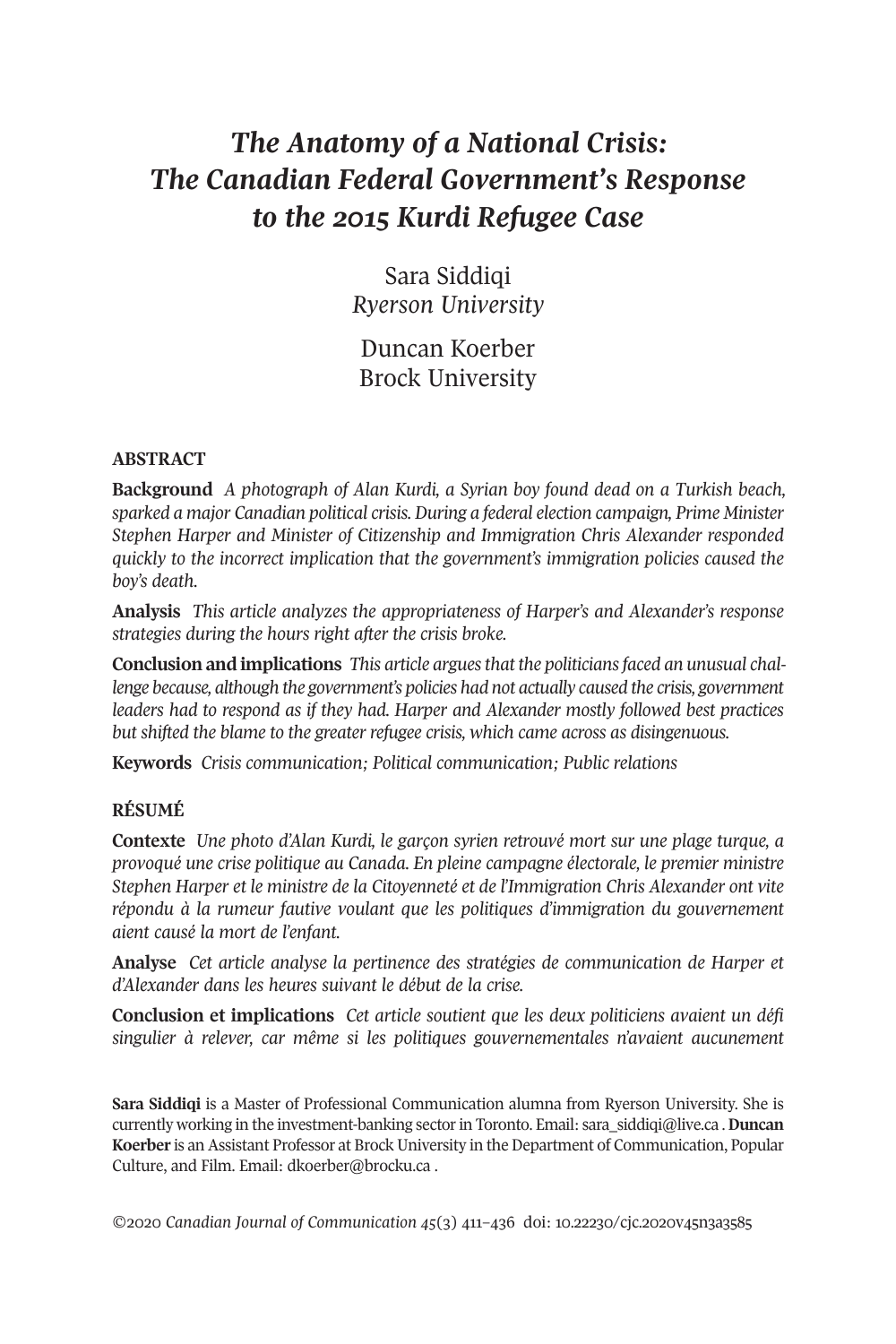*causé la crise, les leaders ont dû agir comme si elles l'avaient réellement causée. En gros, Harper et Alexander ont suivi les meilleures pratiques possibles, mais quand ils ont attribué la mort du petit garçon à la crise des réfugiés en général, ils ont paru insincères.*

*Mots clés Communication de crise; Communication politique; Relations publiques*

#### **Introduction**

Alan Kurdi was a three-year-old Syrian boy who was found dead on a beach near Bordum in Turkey, close to where he drowned on September 2, 2015. Kurdi was among 11 other Syrian refugees, including his mother and brother, who died while crossing the Mediterranean in an attempt to reach the Greek island of Kos for refuge. The boy's plight came to the attention of the world when the Turkish news agency DHA (Dogan Haber Ajansi) released a photograph taken by Nilüfer Demir of Kurdi's body on the beach on September 2, 2015, at 8:42 a.m. (Vis, Faulkner, & Prøitz, 2015). This personal tragedy that developed from the conflict in Syria soon made global headlines and became a compelling, image-based news story. The photograph circulated to 20 million screens in a matter of 12 hours. By September 3, 2015, at 8 p.m., discussion about the Syrian refugee crisis as well as Kurdi's death had reached a staggering 53 thousand tweets per hour (Vis et al., 2015), prompting a worldwide uproar and a call for closer attention to both this particular case and the greater Syrian refugee crisis.

In Canada, the story became a crisis for the ruling Conservative government, playing a role in a national election and threatening Canada's international reputation. In the immediate aftermath of the Kurdi photograph, incorrect information circulated that the Kurdi family had once applied to come to Canada as refugees but were denied by immigration officials. As a result of this news, members of the public and commentators initially concluded that if the Kurdi family refugee application had been successful, the boy would have been alive and well in Canada. This conclusion, while not based in fact, reflected badly on the Conservative government and its immigration policy, particularly during the federal election campaign that was going on at the time (Wright, 2018).

In light of these developments, prominent Conservative Party of Canada politicians stopped campaigning and went into crisis mode (Kestler-D'Amours, 2015; Taber & Ha, 2015; Wright, 2018) to respond to what was a symbolic challenge to the Conservative Party's election prospects as well as the country's reputation.International media outlets such as Italy's *La Repubblica*, the U.K.'s *Independent* and the *Times*, Algeria's *El Watan*, andAmerica's *Time* magazine and Fox News (Panetta, 2015), noted the Canadian connection to the Kurdi case, bringing responses from Canadian political leaders into a worldwide spotlight. A Reuters journalist even suggested that the crisis was "rattling Prime Minister Stephen Harper's re-election bid" (Gordon, 2015, para. 1).

The Kurdi crisis was a significant one in the Canadian public sphere: an Angus Reid poll shortly after the crisis began found that 90 percent of Canadians had some awareness of it (Csanady, 2015), a number not often seen on political issues. Some political observers also felt that the case directly influenced public opinion during the election period. University of British Columbia professor and refugee law specialist Catherine Dauvergne said the case "probably pushed the refugee issue up into the pub-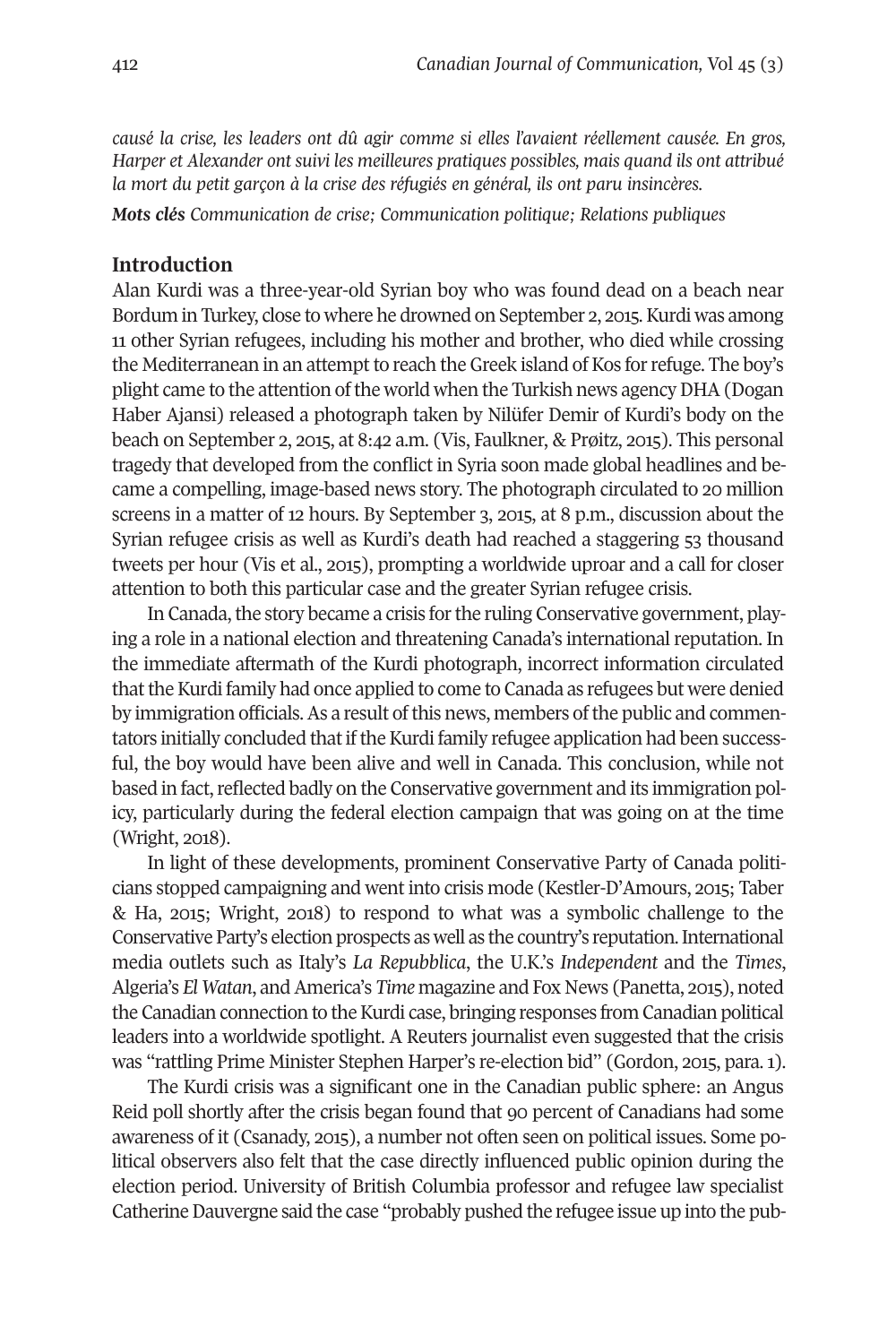lic prominence and linked it to the election in a more direct way than had previously been happening" (The Canadian Press, 2016, para. 8). A Nanos Research poll conducted from September 4 to September 6 showed that the Conservative Party had dropped to third in the race after the story broke (Vieira, 2015), although the party would go on to take second in the popular vote on election day, losing to the Liberal Party of Canada. Furthermore, 44 percent of Canadians did not "believe the Government acted appropriately" (Mainstreet Research, 2015, para. 9) in the case, a strong negative perception of the government's crisis response.

In this context, and given the fact that political crises tend to be spurred on by "institutionalized oppositionists" (Koerber, 2017, p. 118)—opposition politicians in democratic systems whose main role is to oppose those in power—the Conservatives could not ignore the crisis. The leaders of the Liberal and NDP parties, Justin Trudeau and Tom Mulcair, used the situation to address how Kurdi's case was handled; Trudeau argued that "You don't get to suddenly discover compassion in the middle of an election campaign" (CBC News, 2015, para.18). They also introduced their own ideas about how Canada should manage the refugee crisis. This situation gave the opposing parties an opportunity to critique how the Conservative government had handled refugee reform and policies while in power and to critique their plans for the future. Green Party of Canada leader Elizabeth May criticized what she considered a too-late Conservative plan to bring in more refugees, saying, "Shame on them" (Kestler-D'Amours, 2015, para.10).

Recognizing the challenge this crisis created for the Conservative government, this article examines the Kurdi case through the lens of Situational Crisis Communication Theory to understand the initial crisis response messages employed by Prime Minister Stephen Harper and Minister of Citizenship and Immigration Chris Alexander. This case study seeks to understand whether they followed crisis communication response best practices, and it considers how diffuse blame for faraway events can complicate crisis communication response. Theirresponses show that in the heat of the moment they followed many crisis response messaging best practices, but failed to respond appropriately in key ways, likely due to a hesitancy to take blame for a problem that was not directly under their control.

#### **Theoretical framework**

Situational Crisis Communication Theory (SCCT), founded and developed by Timothy Coombs (1995, 2015), classifies crises into three main categories or clusters based primarily on the locus of responsibility for the crisis: victim, accidental, preventable. For example, when an organization is itselfthe victim of a crisis, itis obviously notresponsible for it, and thus the organization should respond differently than if the crisis had been preventable; a preventable crisis attributes responsibility directly to the actions of the organization. SCCT is founded upon the psychological theory of attribution, recognizing that humans try to attribute causes to effects in theirlives: in the case of public crises, humans look to blame someone or something. Coombs (2015) argues that if an organization is directly responsible for the crisis, it faces a higher reputational threat—a threat that can end up compromising organizational operations or leaders' jobs—and it needs to ramp up its communication, selecting effective response strategies for the situation at hand.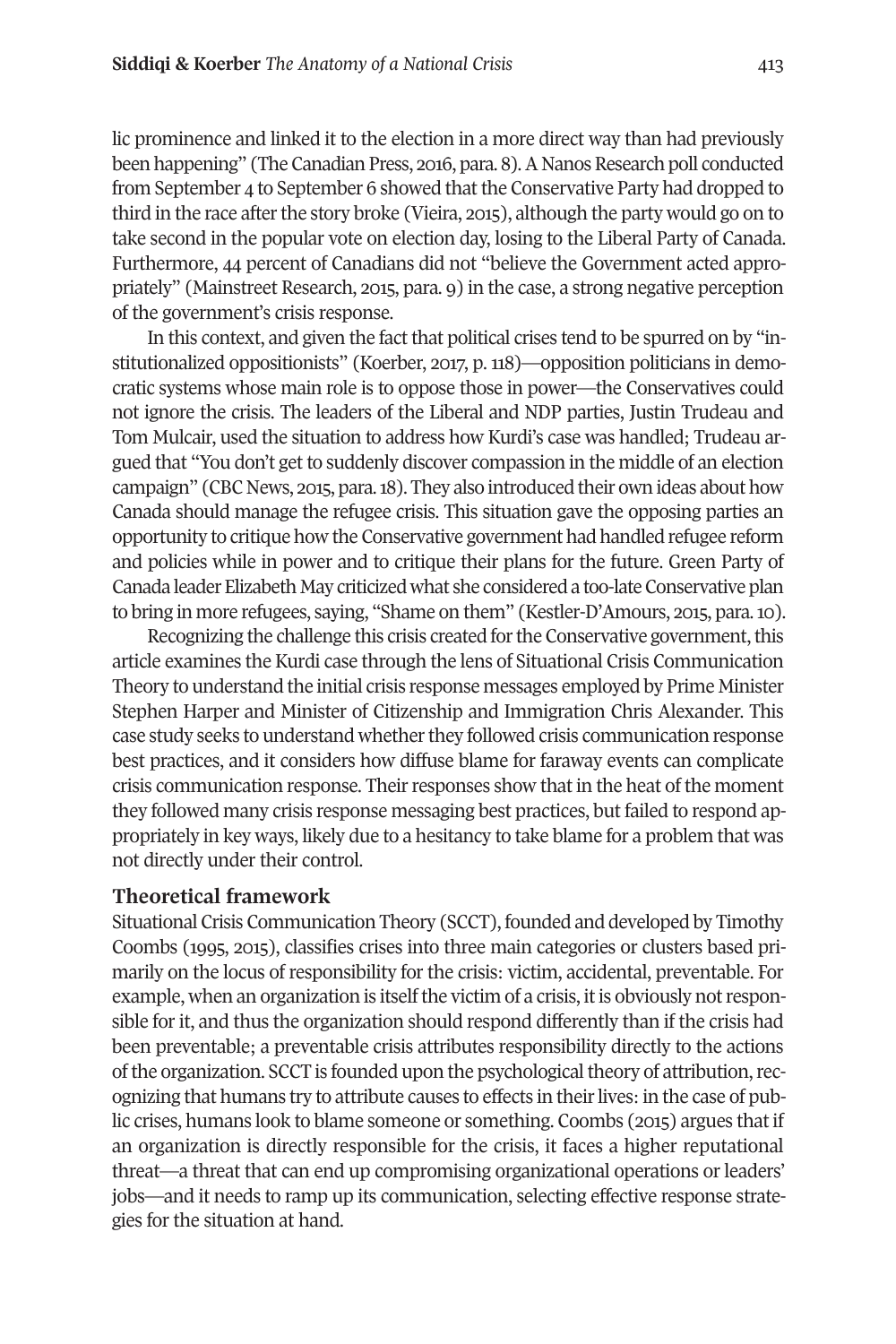A dilemma that, to the authors' knowledge, has not been studied in the selection ofresponse strategies within the SCCT framework is the problem of perception versus reality regarding the locus of responsibility (blame) for a crisis. In clear-cut cases of organizational responsibility, such as cell phone batteries blowing up or gas lines leaking on cars, the responsibility is clearly with the organization that produced the faulty items. In such cases, response strategies from the preventable cluster (apology and corrective action, for example) should be employed to satisfy the affected audiences both symbolically and materially. But what about crises where the locus of responsibility is more ambiguous? Coombs (2015) does reference a kind of crisis he calls the challenge crisis, which he says is "marked by ambiguity" (p. 153). However, challenge crises do not involve questions of who was responsible for the crisis. They involve questions of whether the act that caused the crisis was moral or not, or whether there was a breakdown in the quality of a product or service. This article is interested in situations where controllability—defined as "whether the actor can affect the cause or if the cause is beyond the actor's control" (Coombs, 1995, p. 449) is low, but the public perception of controllability is high. It argues that the Kurdi case is useful to help us understand how politicians react in a situation where responsibility is ambiguous.

Additionally, what is unique in the Alan Kurdi case is the national angle. In crisis communication research, crises involving the response of nations have been understudied.Instead, most crisis response research focuses on corporate organizations (see, for example, Coombs, 2015; Frandsen & Johansen, 2017; Seeger, Sellnow, & Ulmer, 2003). This examination of the Kurdi crisis adds to the nascent literature on national crisis communication response (Bowen & Heath, 2007; Frosh & Wolfsfeld, 2007; L'etang, 2009; Lindholm & Olsson, 2011; Peijuan, Ting, & Pang, 2009; Rasmussen & Merkelsen, 2014; Zhang & Benoit, 2004) by examining how Canada's governmental leaders responded to a national reputational crisis that was not of their own making. Generally, a national leader's choice to engage in national image repair may be motivated by long-term repercussions on national reputation and promoting diplomatic relationships between nations (Peijuan et al., 2009). A few national governments' efforts to repair their reputations have been noted in crisis communication literature; however, most of these efforts are conducted after the crisis (L'etang, 2009; Lindholm & Olsson, 2011; Peijuan et al., 2009; Zhang & Benoit, 2004), not at the very beginning of the response stage, as in the Kurdi case.

#### **Methodology**

To understand how Canadian Conservative government officials addressed the crisis right after it began, an analysis was conducted of the first two public responses from Alexander and Harper. On the day the Kurdi photograph was released by the media, Alexander made himself available by doing interviews on national television; his first interview, with veteran political journalist Don Martin on the Canadian public affairs show *Power Play*, is examined (CTV News, 2015). Second, Harper's first press conference addressing the Kurdi case is analyzed (Rebel News, 2015).

Videos of the two events were transcribed, and the statements by both politicians were assessed and assigned to crisis response categories (see Appendix 1a and 1b for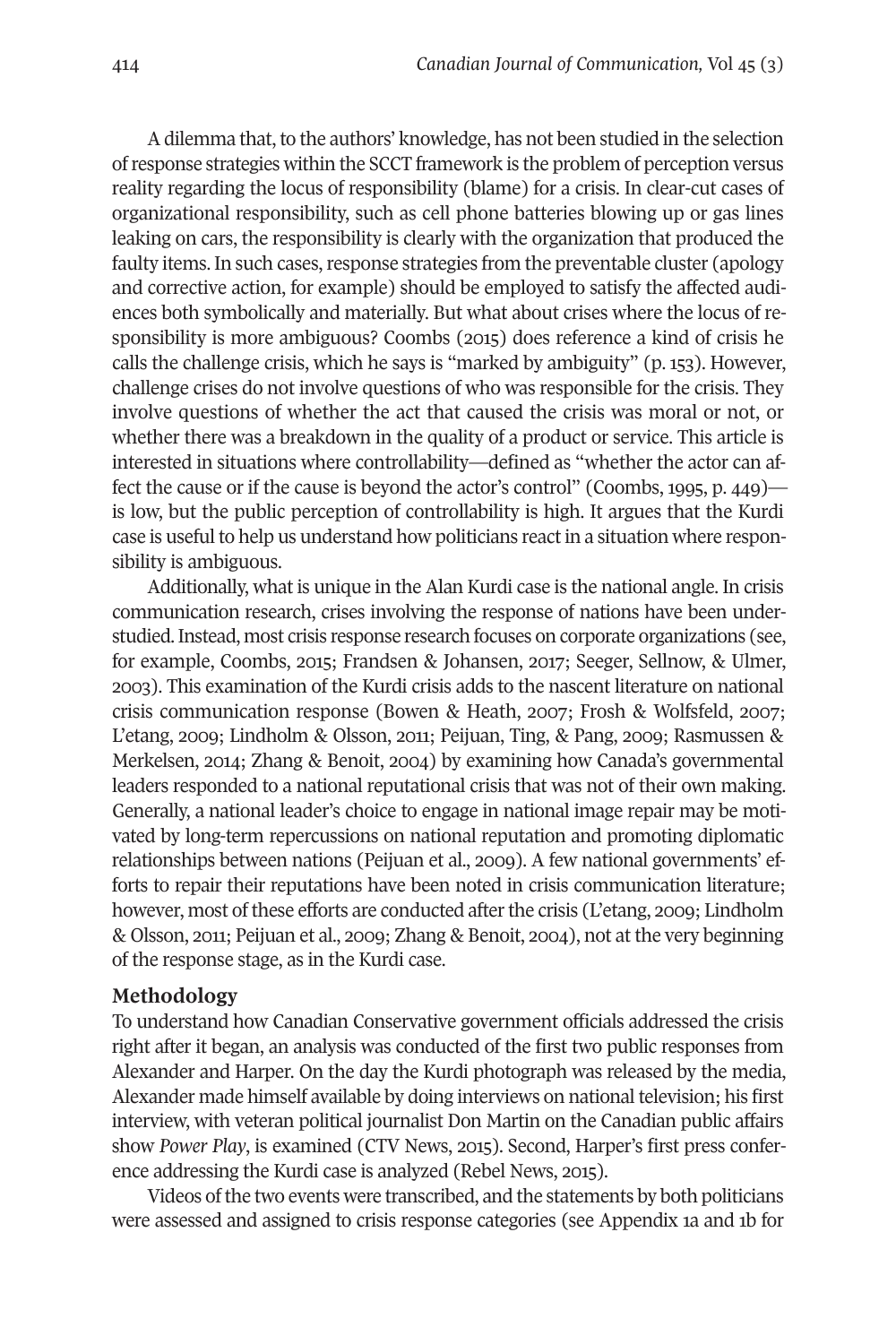definitions) to determine which messaging strategies were used and how often they were used. The strategies examined were categorized into four broader types: denial, evasion of responsibility, reducing offensiveness, and mortification (Koerber, 2017). Descriptors for each category (or sub-strategies) include shifting the blame, defeasibility, bolstering, and apology (Koerber, 2017). To quantify in a percentage number how many of each type of response was used, the number of times a particular crisis response strategy was employed was divided by the total number of crisis response statements made by the two politicians.

This kind of case study methodology focuses on a single phenomenon, is non-experimental, and presents a "rich description of the object of study" (Barone, 2011, pp. 8–9). Qualitative case studies have a long history in crisis communication research, providing the foundation for much of the early research in the field (Koerber, 2017). Rather than attempting to determine universal principles, the analysis of the Kurdi case is intended to problematize the locus of control in SCCT by presenting a case that does not easily fit the framework of responsibility. This makes it possible, as Stake (1995) describes, to "[seek] patterns of unanticipated" relationships and make "subjective claims as to the meaning of the data" (pp. 41–42).

#### **The origins of blame**

While the photograph of Alan Kurdi on the beach sparked this public crisis, its seeds were planted many months before. First, Canadian military forces were involved in the Syrian war, which displaced many people to countries across Europe and the Middle East.Additionally, in early to mid-2015, Canadian federal officials suggested exempting Syrians from requiring UN refugee status, which would have allowed those without that status to come to Canada through sponsorship programs (Levitz, 2016), but this policy was not put into action.

More directly, the origin of the crisis was also rooted in a kind of everyday bureaucratic immigration decision. Tima Kurdi, Alan Kurdi's aunt, told the media in a press conference that she had tried to bring a family member to Canada through a G5 refugee sponsorship application but had been denied entry by immigration officials (Glavin, 2015). In early 2015, NDP Member of Parliament Fin Donnelly had also dropped off the Kurdi file to Alexander, who had said he would look into it (Glavin, 2015). Alexander then said that his position as a minister meant he could not get personally involved in specific cases such as this one (Gordon, 2015). The file was then returned to the family without the decision they wanted, as the government still required proof of the family's convention refugee status. Tima Kurdi stated that this requirement was impossible to meet as the government of Turkey—where the Kurdi family had relocated at one point—had not issued the documents to Syrian people (Glavin, 2015).

A barrier to recognizing an event as a possible crisis for an organization is the occasionally tenuous connection between cause and effect. Everyday immigration decisions such as the one described above do not seem to hold the seeds of crisis. However, as Tony Jacques (2009) notes, a lack of recognition of or a disregard for the possible consequences of an action can lead to "increasing seriousness and greater risk, with matters of contention typically depicted moving progressively along a sequence from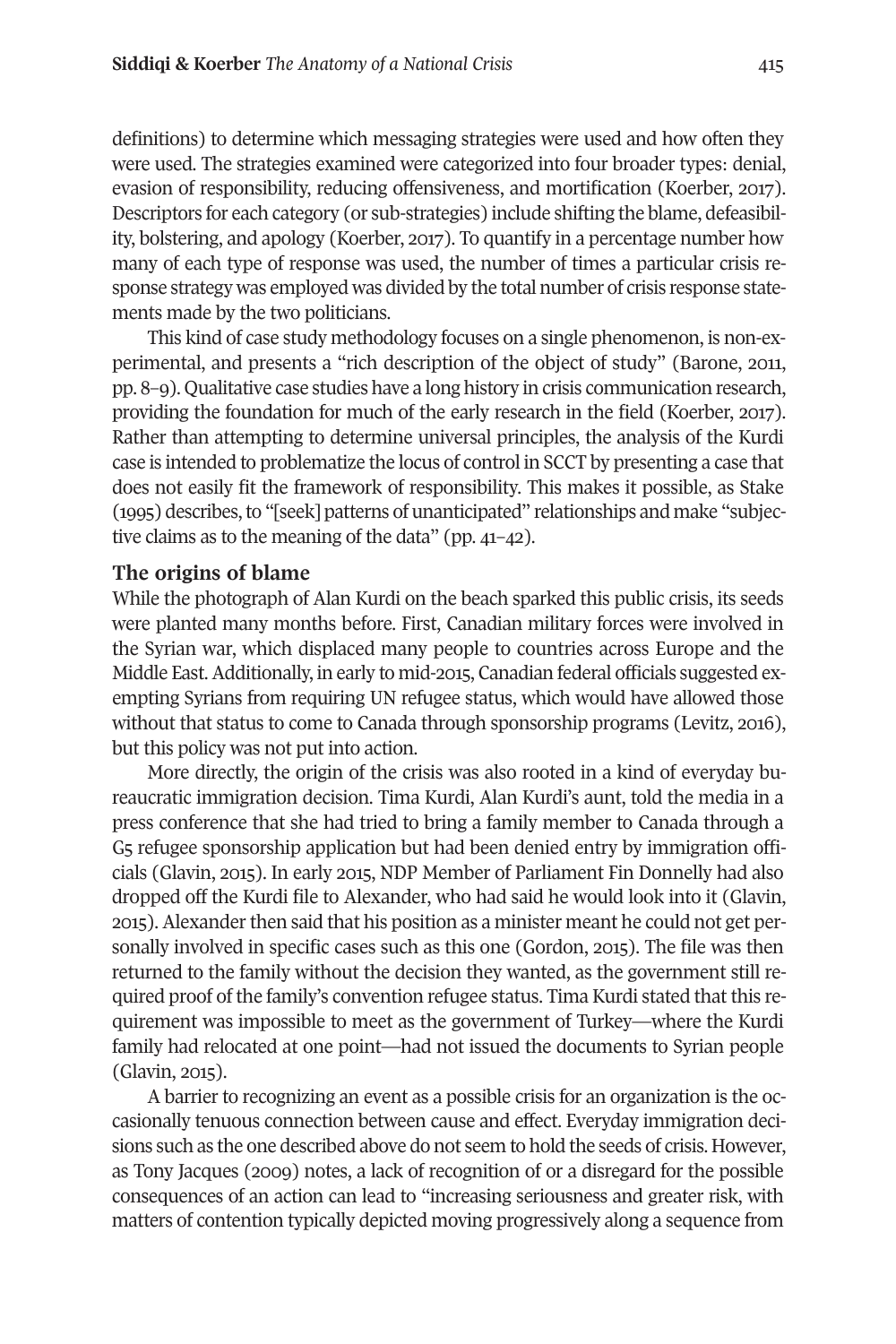concern to problem to issue to crisis" (p. 40).In the same press conference mentioned earlier, Tima Kurdi held the Canadian government partly accountable for the tragedy (Gordon, 2015). She and many observers did what people typically do, particularly for crises that could have been prevented: attributed blame in an attempt to find a cause (Coombs, 2002).

Despite the blame placed by Tima Kurdi and others on the Conservative government—and the need for immediate response messages to this reputational threat, which will be presented and classified later in this article—the responsibility for Kurdi's death was actually quite ambiguous. Indeed, there was no clear and specific action by Canadian government officials that directly caused the death of Alan Kurdi and his family members. Later reports revealed that Alan Kurdi's family had actually never applied to come to Canada; only Alan Kurdi's uncle had applied, and he was denied due to the refugee status issue described above (Vieira, 2015). At one point Tima Kurdi admitted *she* felt some responsibility for having given the family money to emigrate from Syria in the first place. She also eventually qualified her statements regarding the government's role by saying she did not "just blame the Canadian government. I'm blaming the whole world for this" (Gordon, 2015). Additionally, the Canadian military did not cause Alan Kurdi's death with, for example, a bombing during the Syrian war. Finally, the immigration ministry's decision to turn back the file of Alan Kurdi's uncle had no direct effect; the uncle, Alan Kurdi, and the rest of the family were still alive and well in Syria after that denial.

The notion of "responsibility" is problematic in these types of cases, where a long chain of events has led to a crisis. While William Benoit (1997) notes that "we tend to hold people responsible only for factors under their control" (p. 253), the Kurdi case suggests this blame is not always accurately attributed. Looking at the locus of responsibility, practically speaking, Alan Kurdi's parents were ultimately responsible for the decision to travel by boat to another country, which led to their deaths. Travelling by boat with human smugglers is a risky proposition at the best of times. The family's crisis was, indeed, self-inflicted.

In this case and others, however, the matter of who was *directly* responsible for the negative outcome does not always matter. Think of an organizational crisis where a product kills its users, such as tainted meat in the 2008 Maple Leaf Foods case (Beauchamp & Littlefield, 2012; Greenberg & Elliott, 2009). In that case, the public did not place responsibility on the workers who monitored the meat in the factory or the machines that cut the meat. The responsibility lay at the top of the organizational chain with CEO Michael McCain, who had to accept blame publicly.

The Privy Council Office in the Government of Canada points out that a situation becomes a crisis when the government, media, or credible interest groups label it as such (Eid & Fyfe, 2009). Perception is more important than whether or not a crisis is real or apparent (Benoit, 1997; Boin, 't Hart, & McConnell, 2009; Eid & Fyfe, 2009). Benoit and Pang (2008) maintain that "threats to image that are not based in reality can be just as damaging as threats arising from the accused's harmful actions" (p. 247).

Perception is linked to responsibility. Benoit (1997) contends that in a crisis situation, it is unreasonable to develop a negative perception of an organization, unless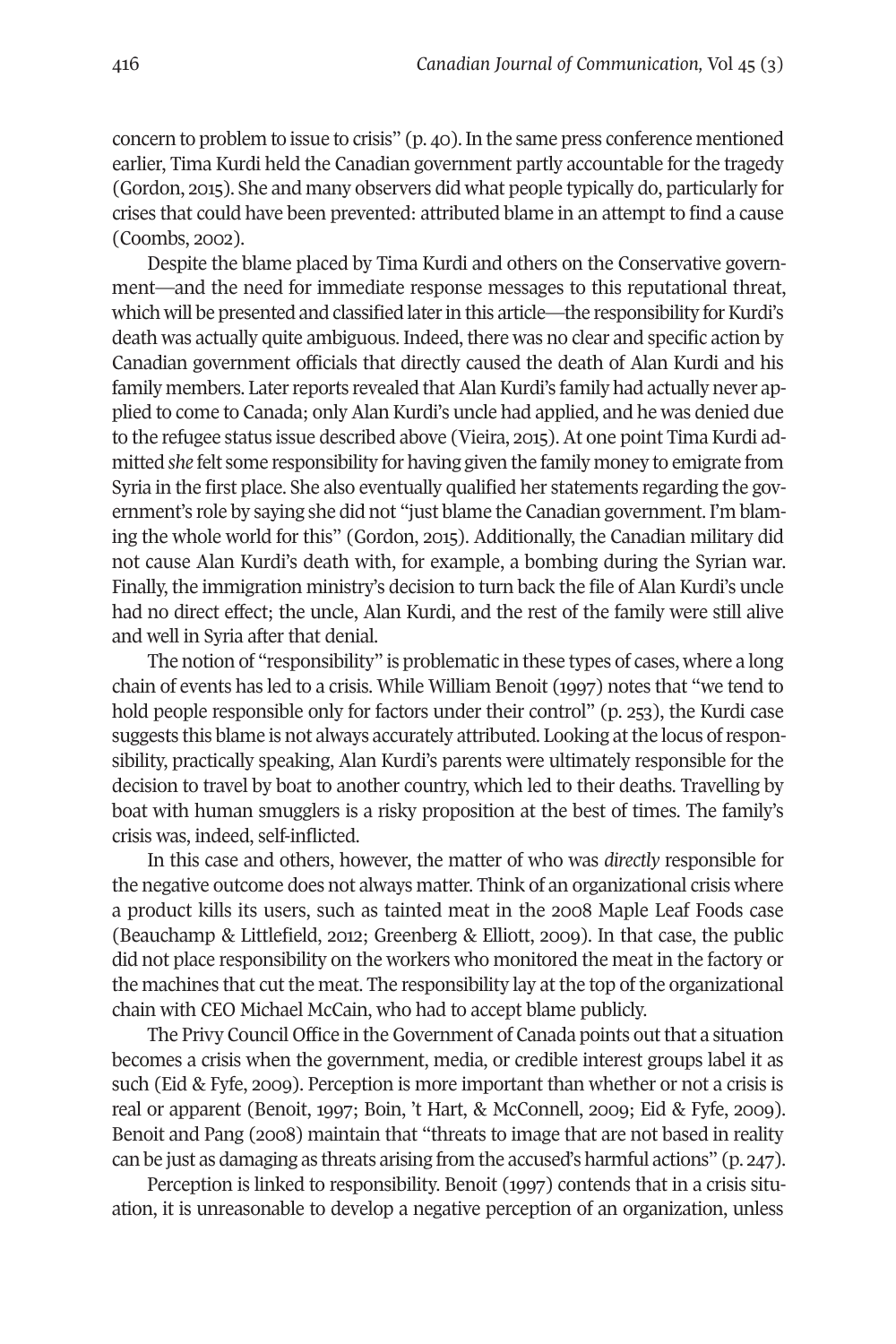that organization is believed to be responsible. Responsibility for Kurdi's death in Turkey was linked all the way across the world to the Canadian government, as people made a connection between vague news of a Kurdi family member's immigration request denial and the family of Alan Kurdi searching for an alternate means of refuge.

As long as there was public perception that the government was even partly responsible for Kurdi's death, the politicians leading the ruling party, Harper and Alexander, needed to respond to the crisis quickly and effectively to prevent threats to party and national reputation by relaying the actions the Canadian government was taking to mitigate the damage. In this case, it did not matter that the Conservative government was not directly involved and that the government could even be seen as a victim of the situation (considering the false reports). The actual facts of the case relating to blame did not register with many people or matter to them. The general implication was that had the Canadian government accepted a refugee application from the family, Alan Kurdi may have been alive and well in Canada today.

#### **The federal government's response**

In the context of a crisis known around the world with serious implications for national image, the responses of Conservative government leaders Stephen Harper and Chris Alexander are particularly important to understanding how they viewed their government's role in the crisis. Since the government had no direct control over the situation that led to the death of Alan Kurdi, its representatives could have simply denied responsibility and moved on to other issues in the federal election campaign going on at the time. However, Harper and Alexander took to the airwaves immediately, implying that this event was important to them and their personal and party reputations.

When surprised by a crisis, a key best practice is to respond quickly to bring down the heat of the moment and satisfy affected audiences before the situation spirals out of control and other parties dominate the discursive landscape (Koerber, 2017). Matthew Seeger, Timothy Sellnow, and Robert R. Ulmer (2001) note that "anything less might be seen as stonewalling" (p. 160). In particular, audiences in the social media age—Kurdi's photo was circulated widely on social media—require responses right away. Both Alexander and Harper responded very quickly and seemed to follow best practices. The next two sections examine the nature of the responses from Alexander and Harper.

#### **Chris Alexander's immediate response**

The findings of this response analysis indicate that Alexander (CTV News, 2015) mostly used strategies within the category of reducing offensiveness (69.8%), which can be subdivided into the strategies of bolstering (22%) and transcendence (22%), followed by corrective action (14.8%) and performance history (11%). Beyond that category, Alexander also used strategies within the categories of mortification (14.8%), evasion of responsibility (11.1%), and denial of responsibility (3.7%). (See Appendix 1a for the text of Alexander's crisis response messages.) The next section examines the categories of messages Alexander used.

#### *Bolstering*

According to María Len-Ríos (2010), research on reducing offensiveness has demon-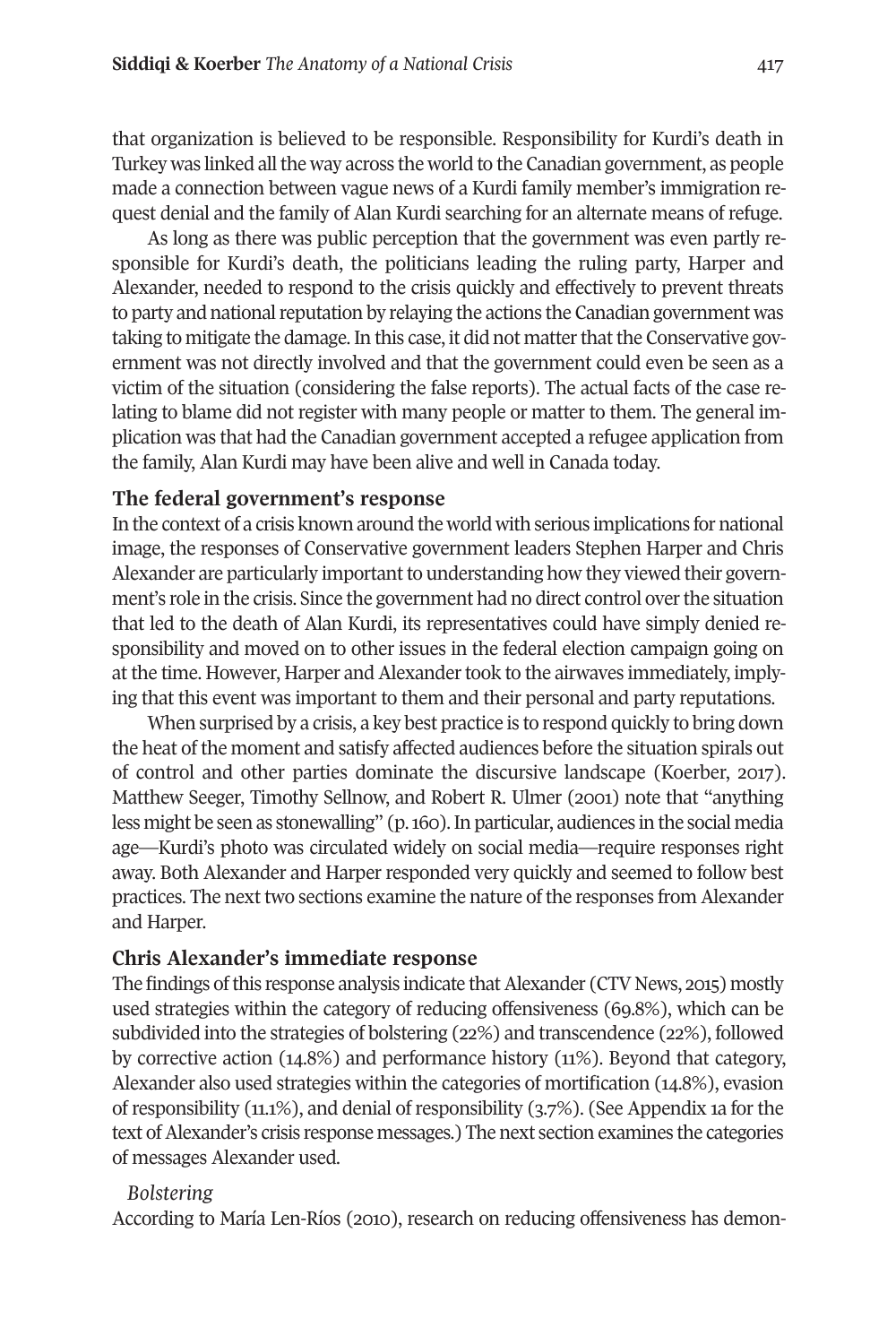strated that bolstering is commonly used.In this strategy, an individual or organization attempts to increase legitimacy by referring to a previous positive behaviour or action (Brinson & Benoit, 1996). Coombs (1995) states that a crisis is negative and can taint the positive aspects of an image. Bolstering works to remind the public of past positive behaviours associated with an organization, which should counterbalance the negative feelings an organization faces during a crisis. Bolstering offsets the negative feelings stakeholders or the audience may have toward the offensive act (Benoit, 1997). Len-Ríos (2010) contends that bolstering is successful when there is long-term public admiration and support for an individual or organization.

On multiple occasions in his interview, Alexander referred to the Canadian government's previous efforts toward helping those troubled by the crisis in the Middle East. He referred to Canada as a "generous donor" that contributed to humanitarian efforts via financial assistance. In addition, he referred to Canada's ongoing efforts to resettle refugees and stated that attempts to accelerate this process were being taken. Further, he insisted that the government played a larger role in fighting the root cause of the conflict**—**the terrorist group ISIS**—**by participating in the international military coalition.

Alexander not only referred to his own and the government's past good works but also to ongoing efforts by specific government members to reform how Canada was helping refugees. He stated that the prime minister (Stephen Harper), the minister of national defence (JasonKenney), and the minister of foreign affairs (Rob Nicholson) all helped make Canada one of the "strongest" and "most effective donors" for Iraq and Syria, as well as an important member of the military coalition. Alexander also referred to personal (and familial) past good works by referencing the time he and his wife had dedicated to helping Afghanistan, and the visits his wife had made to Syria when it was peaceful. This approach was likely intended to distance the Conservatives from assertions that past policies affected the Kurdi family negatively.

#### *Transcendence*

Responses employing transcendence place the offensive act in a larger context. Those facing a crisis can point to higher values to justify the act (Huang, 2006). It is important to understand whether Alexander and Harper used transcendence as a strategy, as the personal Kurdi crisis was a part of a larger issue Canada faced: the Syrian refugee crisis. Through this strategy, Alexander attempted to place the Kurdi crisis in the framework of the larger refugee crisis, arguably framing the worldwide refugee crisis as a more important consideration than this specific case.Although he addressed the significance of the specific tragedy that Kurdi and his family faced, Alexander stated that "the story of the little boy and his family illustrates what is happening to people dying as migrants, to people being slaughtered by extremists … this is a crisis on a scale we haven't seen in the 21st century" (CTV News, 2015). Additionally, he provided statistics of the number of individuals affected by the larger refugee crisis.

#### *Corrective action*

Although Alexander did not state which actions were being taken to solve the Kurdi family's problem (for example, he could have said the government would bring other surviving Kurdi family members to Canada), he did refer to the Conservative govern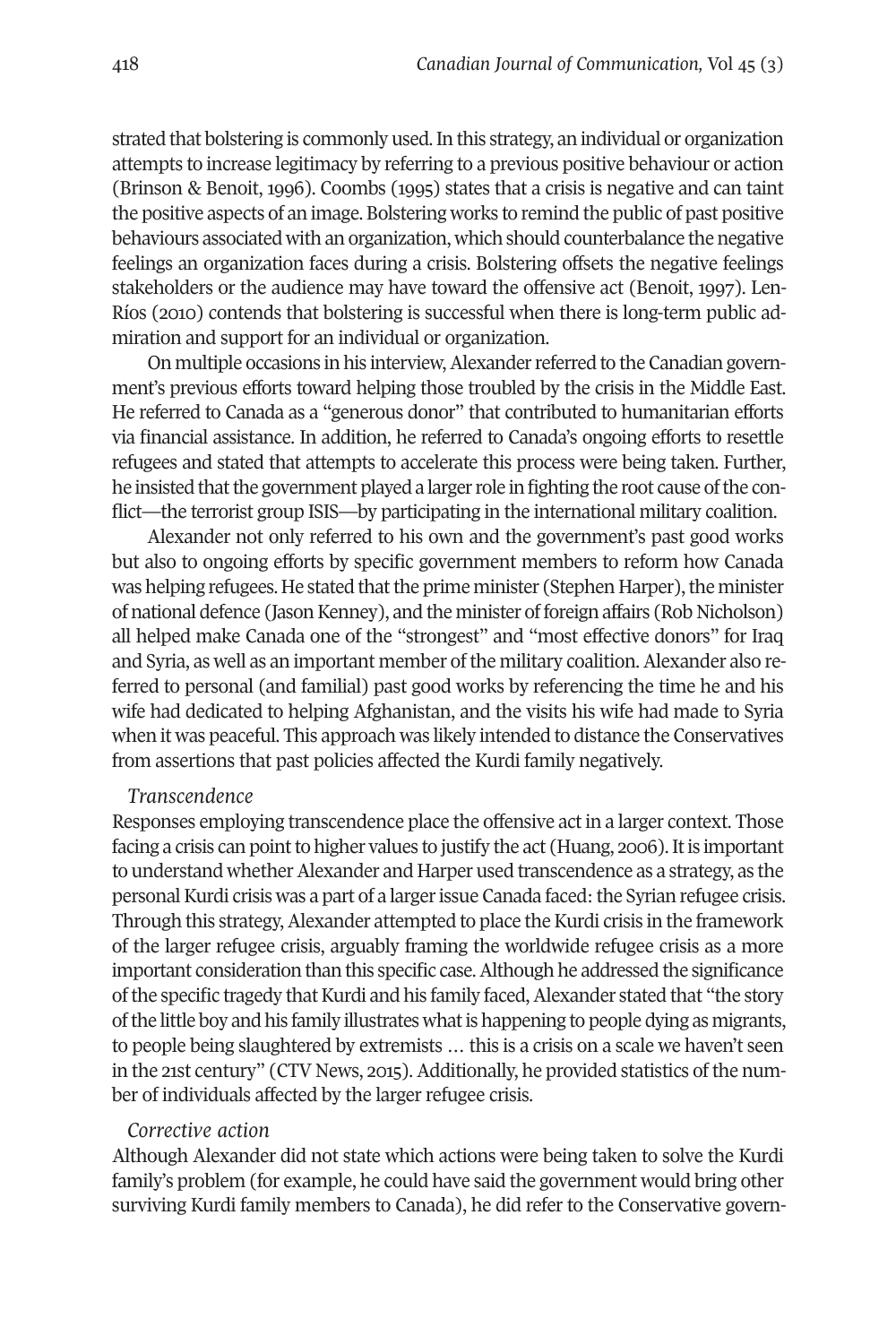ment's plans to help resolve the global refugee situation. In doing so, he referred to the number of refugees the government was planning to bring in and the number of applications under consideration.

In terms of preventing similar crises, Alexander stated that the government planned on bringing in "thousands" of refugees who fled to neighbouring countries such as Jordan, Lebanon, and Turkey. This point is significant in relation to Kurdi, as his family had fled from Syria to Turkey, where they were not granted accepted refugee status. Arguably, this promise demonstrated the government's willingness to prevent similar crises in the future. In terms of responsibility and corrective action, Keith Hearit (1995) contends that by using corrective action,the organization assumes some blame for the crisis, which Alexander may have unwittingly been implying here.

#### *Performance history*

Alexander used performance history to reduce the offensiveness of the situation. He referred to the scale of the refugee crisis and the numbers ofrefugees the government had planned to accept. From the numbers the government had promised, he stated that "over half" had already arrived in Canada. Alexander also referred to Canada's contributions to the refugee crisis on a global scale, stating that Canada accepts one in ten refugees for resettlement around the world.

Within the category of evasion of responsibility, Alexander mainly framed the crisis as an accident (7.4%) and used defeasibility (3.7%). Alexander said that the event took place by chance without intentional cause by the Canadian government. Alexander stated that his position did not equip him with the ability to make decisions on specific cases, thereby demonstrating a lack of control over the Kurdi family's refugee application.

#### *Accident*

Framing the crisis as an accident implied that Kurdi's death occurred by chance, without the apparent intention of the Canadian government. On multiple instances, Alexander referred to the crisis as a "tragedy" experienced by the Kurdi family.

#### *Defeasibility*

Defeasibility has received attention in the area of political crisis communication (Len-Ríos, 2010). Defeasibility messages are used to reduce perceived responsibility for an offensive act. In this strategy, the accused claims they lacked information or power over significant elements of the situation or crisis (Benoit, 1997). This is a common strategy in politics due to the diffused responsibility inherentin complex political organizations.

Benoit (2006) demonstrated that former American President George W. Bush used defeasibility as an image repair strategy when he was accused of a groundless invasion of Iraq. The criticism was sparked by the U.S. government claiming it knew Iraq had weapons of mass destruction but failing to find them when the country went to war. In defence of his decision to send troops to Iraq, Bush contended that his actions were founded on information and evidence he had at the time. He continued by arguing that the weapons of mass destruction may have been destroyed in the war, moved to another nation, or hidden by the Iraqi government.In stating so, Bush demonstrated that he lacked control of the situation at that particular time.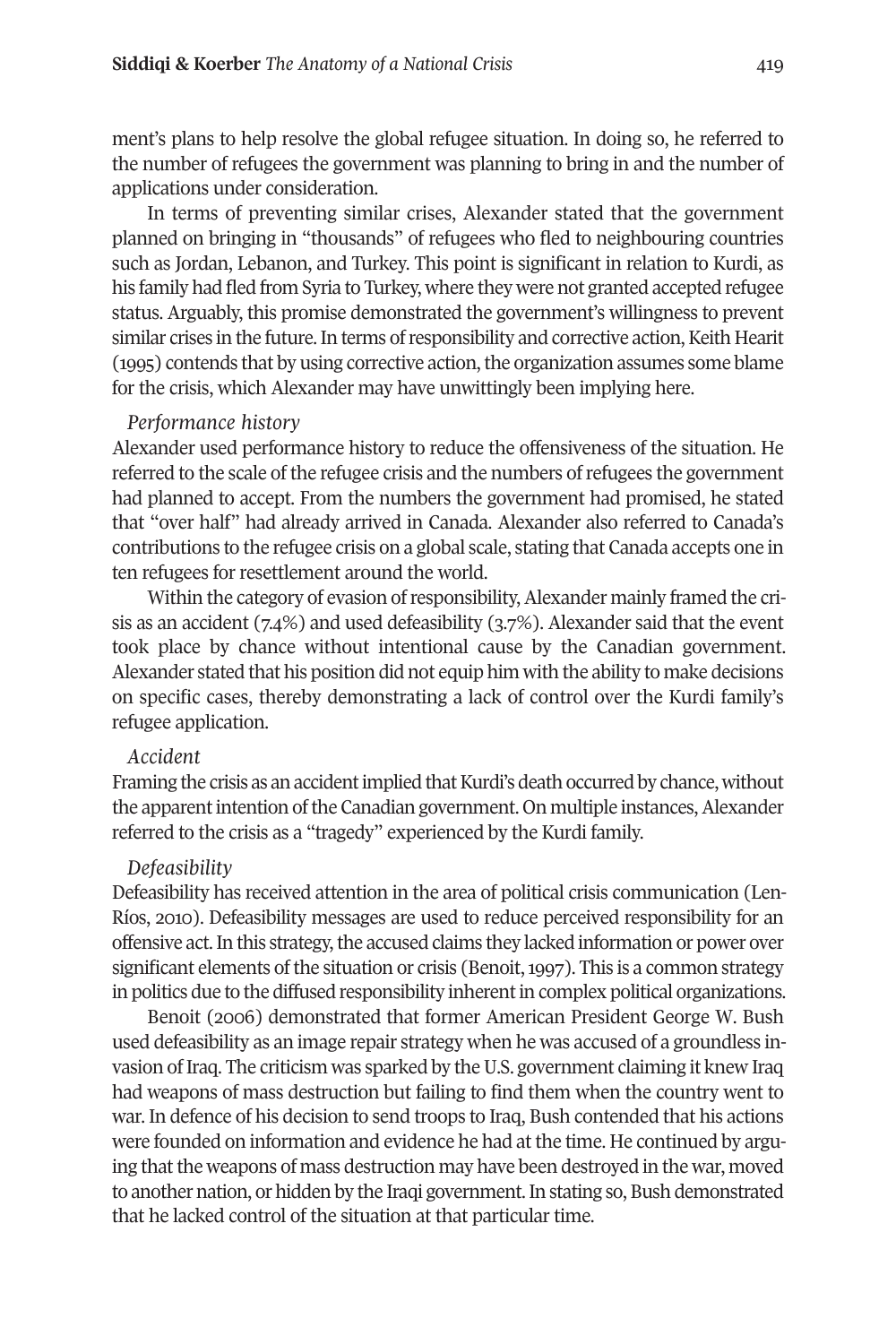In the Kurdi case, Alexander also demonstrated a personal lack of control over the decision-making process to reduce perceived responsibility. He stated that he was not directly involved in deciding cases and that this responsibility was delegated to immigration officers who decided the case in accordance with the rules set out by the department. Benoit (2006) cautions practitioners on the use of defeasibility as a political image restoration strategy in this way. A lack of control can negatively influence the perception of a leader's authority and credibility, since leaders are generally expected to be in complete control (or are, by default, responsible for anything that goes on beneath them).

#### *Shifting the blame*

In terms of the denial of responsibility category, Alexander did not deny the crisis occurred by questioning the veracity of the photograph or some other fact of the case, but he did shift the blame. Alexander shifted the blame for Kurdi's death to the terrorist group ISIS: "This is a case where ISIS, terrorists, other groups, slaughtering innocent men, women, and children are doing great evil.We need to respond to that" (CTV News, 2015).Although he did not state that ISIS was directly responsible for Kurdi's death, he did state ISIS was responsible for the entire refugee crisis (which Kurdi was a part of).

#### *Expressions of concern or regret for the victims*

Finally, Alexander used one strategy in the category of mortification: expressions of concern or regret. Ethically speaking, if the accused knows he or she is at fault, an apology is recommended (Coombs & Holladay, 2008). Benoit (1997) notes that an audience may forgive a wrongful act if the apology is deemed sincere. While Alexander offered no apology, he did express concern and regret. One such response was: "It's a tragedy for the Kurdi family and our hearts absolutely go out to them; they are in our thoughts, they are in our prayers." He also related the tragedy to his own life, saying, "I, as a parent of a six-year-old and a three-year-old, know how devastating this would be" (CTV News, 2015). In these comments, Alexander was riding a fine line between taking responsibility and simply commenting sympathetically on the crisis.

#### **Stephen Harper's immediate response**

Findings from the response analysis of the transcription of Harper's first press conference (Rebel News, 2015) indicated that Harper mainly used strategies in the category of reducing offensiveness (66.68%), which can be subdivided into transcendence (27.77%), followed by bolstering (22.22%), corrective action (11.11%), and performance history (5.55%). Beyond that broader category, Harper also used strategies within the categories of denial of responsibility (16.66%), evasion of responsibility (11.11%), and mortification (5.55%). (See Appendix 1b for all of the crisis response messages.) The next section examines the categories of messages Harper used, beginning with strategies to reduce offensiveness.

#### *Transcendence*

By stating that the situation was "far, far worse" than what the public saw in terms of Kurdi's death and that "there are millions in exactly the same situation" (Rebel News, 2015), Harper framed Kurdi's death as representative of the larger refugee crisis and not under his control. In addition, he spoke to the reality of the Syrian refugee crisis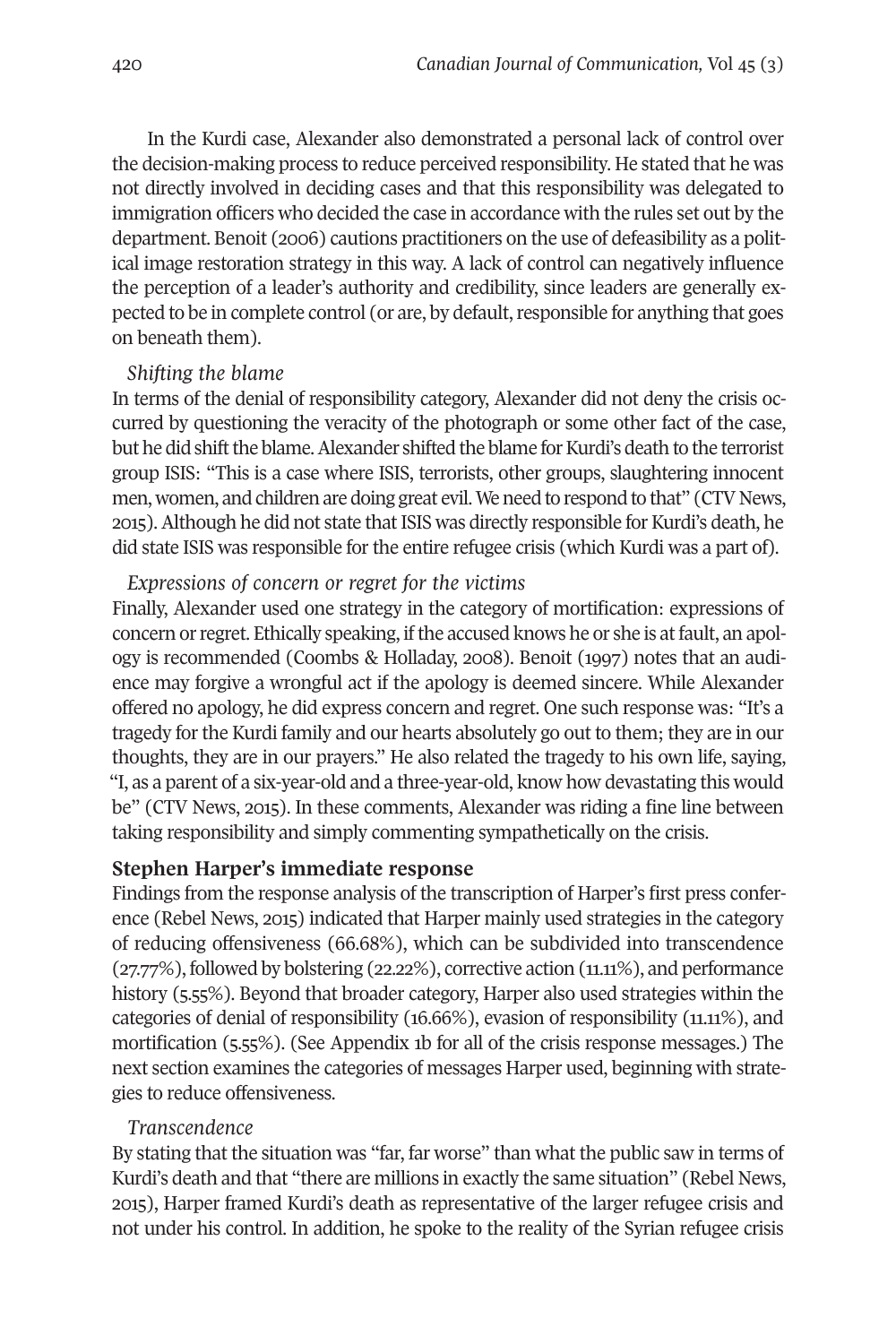situation and what refugees are going through regularly. He referred to refugee resettlement as not being the best solution, saying the crisis had to be solved at the root by fighting ISIS.

# *Bolstering*

Harper focused on reinforcing what he called the good work of the Canadian government in humanitarian refugee efforts, and he demonstrated past positive actions on both a personal and an organizational level. On a personal level, Harperreferred to his visits to refugee camps to witness the crisis first-hand: "As prime minister,I have been to refugee camps in Jordon and in Iraq, and I can tell you that I have seen tens of thousands of people in these desperate circumstances" (Rebel News, 2015). In addition, he said he had met many leaders of the communities represented and stated their positive outlook on Canada's aid. He further stated that people in the parts ofthe world Canada was helping were appreciative of Canada's support. Harper also spoke to ongoing Canadian efforts in the humanitarian crisis, stating that the Conservative government would continue to take actions helpful in mitigating the crisis.

# *Corrective action*

Harper did not identify any specific plans to help the Kurdi family. However, Harper, like Alexander, made reference to the number of refugees the government was planning to accept and the intention to accept more in the future.

### *Performance history*

In speaking to Canada's performance, Harper stated that Canada accepted more people per capita than any other nation: "During the lifetime of this government we've had two and a half million new arrivals in Canada" (Rebel News, 2015).

# *Shifting the blame*

Within the category of denial of responsibility, Harper, like Alexander, did not deny the very existence of the crisis. But he did shift the blame. Harper stated that the root cause of the crisis was "ISIS, terrorists, [and] other groups" (Rebel News, 2015), and that ISIS was leading a violent campaign against the people of the Middle East. Similar to Alexander, Harper did not refer to ISIS having a direct link with Kurdi's death but stated that ISIS was the basis of the broader crisis of which Kurdi was a part.

# *Accident*

Unlike Alexander, Harper only used one strategy in the category of evasion ofresponsibility, framing it as an accident. Harper referred to the crisis as a "terrible tragedy" (Rebel News, 2015) on two separate occasions.

# *Expressions of concern or regret for the victims*

Finally, Harper did not provide a full apology. Instead, he used expressions of concern and regret. At the beginning of the press conference, Harper made reference to how he was impacted by Kurdi's death on a personal level. Further, he said it brings "tears to your eyes. … That is the reaction of every parent" (Rebel News, 2015).

# **References to national reputation**

Beyond the specific responses classified above, this study also examined the responses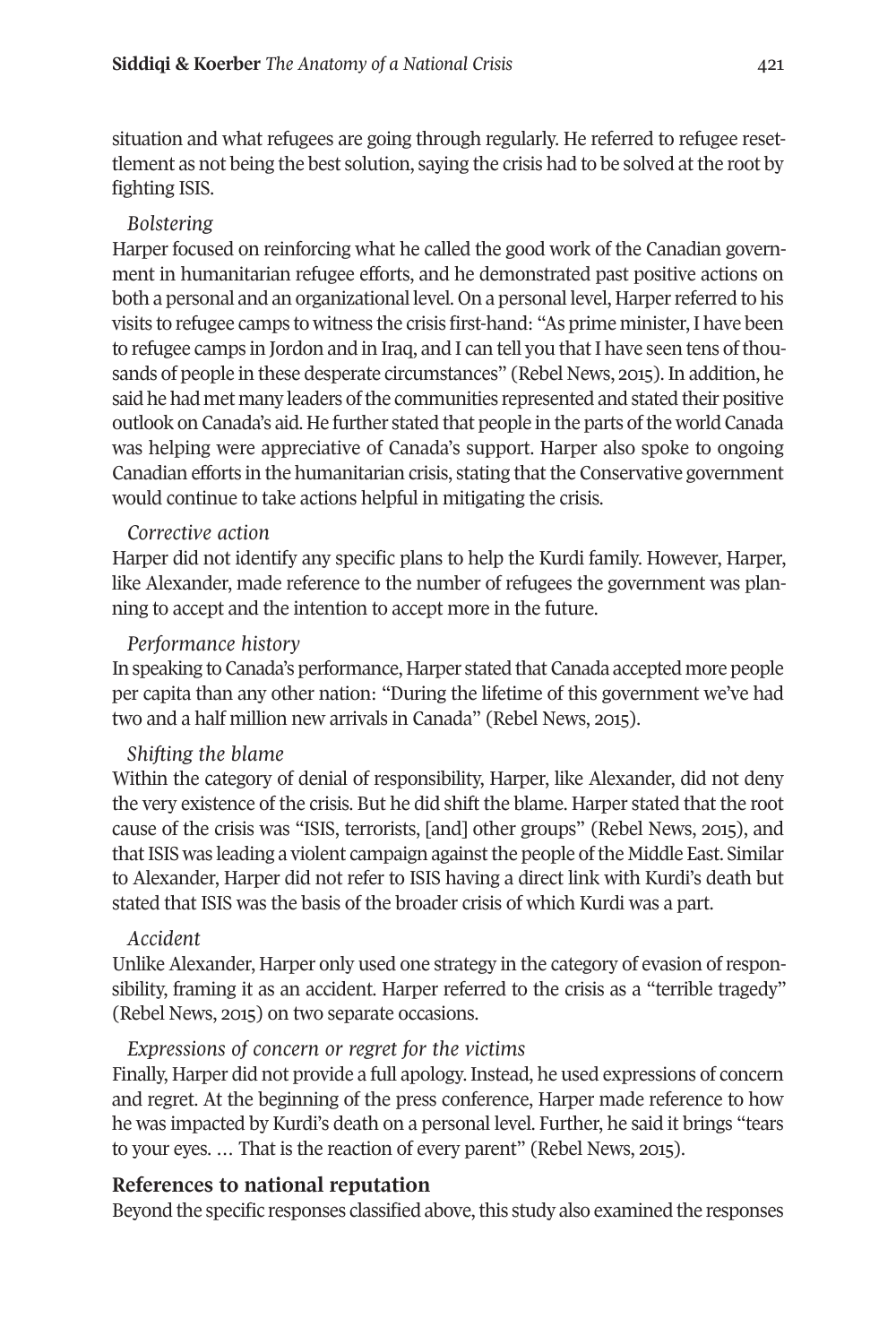that reflected the leaders' concern for national reputation. Although there was no direct national Canadian responsibility for Alan Kurdi's death, both politicians addressed the Canadian connection. In doing so, they arguably also attempted to frame the public dialogue and diplomacy around Canada's responsibility for Alan Kurdi's death. Hans Tuch (1990) defines public diplomacy in terms of a government's manner of communicating with foreign publics to facilitate an understanding for the nation's "ideas and ideals, its institutions and culture, as well as national goals and current policies" (p. 3). In keeping with this definition, both leaders attempted to promote Canadian public diplomacy.

Their responses show that they attempted to bring about an understanding of Canada's ideas and ideals in relation to foreign publics, particularly refugees impacted by the war in the Middle East. They referred to Canada in terms of being a "generous country" in accepting refugees, a "generous donor" in paying for humanitarian efforts, and a strong player in the Middle East's fight against ISIS. In doing so, both leaders outlined the good deeds Canada has done toward helping refugees in multiple countries in the Middle East (directing conversation not just to Syrian refugees but also to Iraqi refugees).

In speaking to Canada's ideas about accepting refugees, Alexander stated that Canada had "the most ambitious objective forresettlement ofrefugees" (CTV News, 2015). Similarly, Harper stated, "our country has the most generous immigration and refugee system in the world. We admit per capita more than any other" (Rebel News, 2015). In doing so, both leaders attempted to distinguish Canada as a leader providing support to and mitigating the impacts of the refugee crisis on refugees. Another ideal expressed by both politicians was Canada's willingness to form alliances with other nations to reduce the impact of the war on refugees. This was depicted through both leaders addressing Canada's involvement in the international military coalition.

Demonstrating an understanding of Canada's institutions was key in the Kurdi case. As the Canadian government denied one Kurdi brother entry to the country based on insufficient documentation, the Canadian refugee system and its process were brought into question. In speaking to the refugee officers' handling of the Kurdi case, Alexander stated, "the department … decided according to the rules that would govern any consideration of any application" (CTV News, 2015). This language played on the commonly accepted value thatthe immigration and refugee department should view all applications fairly.

In addressing these ideas, both Harper and Alexander endeavoured to boost Canada's national reputation. They promoted the portrayal of Canada's core human values, positive actions, past performances, and future goals. Ultimately, both Harper and Alexander responded in a manner that attempted to establish an understanding of and sympathy for Canada's model of society. In doing so, it can be argued that they attempted to reduce the negative association developing in national and international mediated publics due to Canada's perceived responsibility in Alan Kurdi's death.

#### **Overall assessment of the response**

There is a consensus in the crisis communication literature on the types of strategies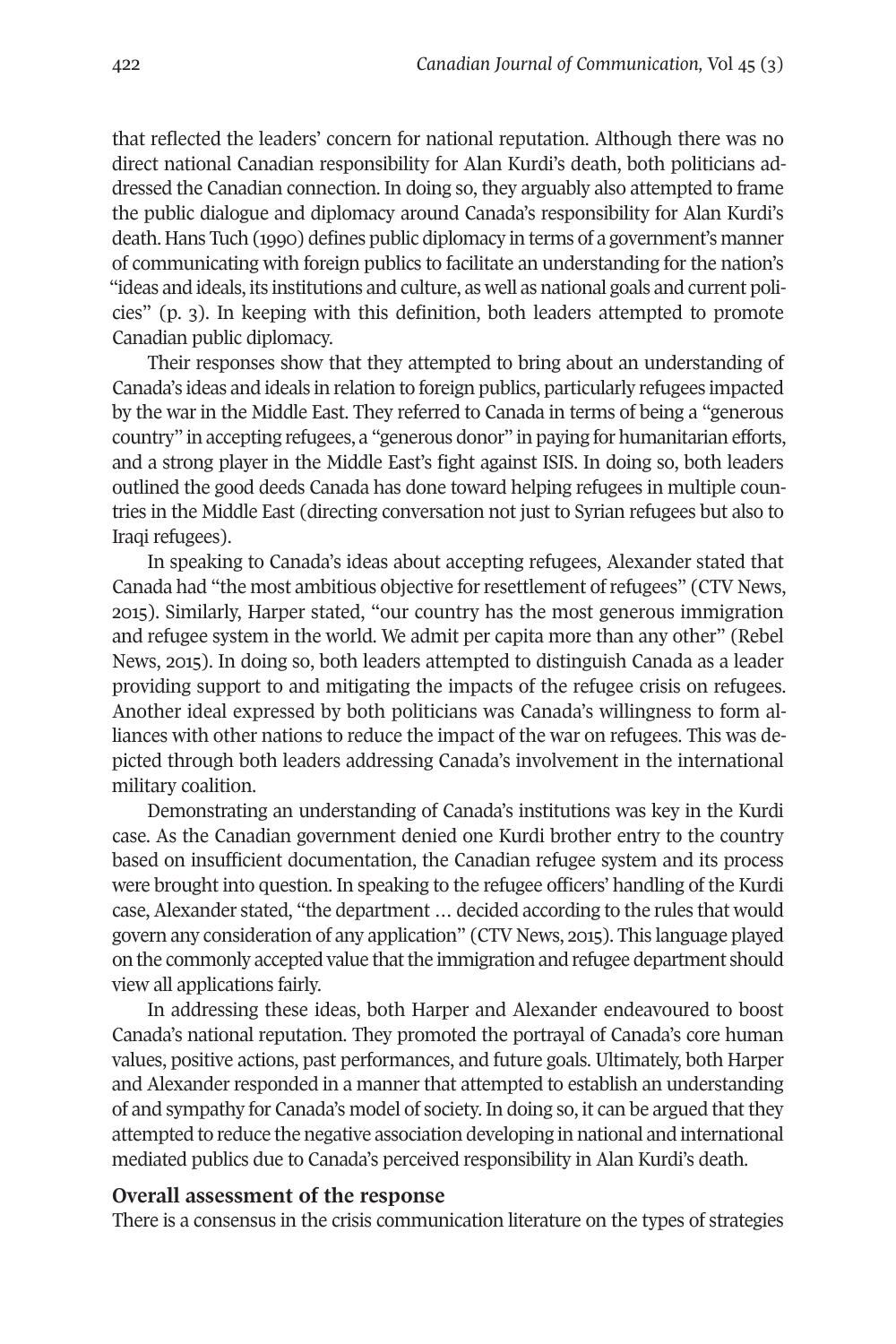that should be used when responding to a crisis. Most scholars state that a single strategy does not work (Benoit, 1995; Len-Ríos, 2010; Sheldon & Sallot, 2008). In keeping with this advice, both Harper and Alexander used multiple strategies in their responses.

A dominant strategy (and best practice) is the use of sympathy, concern, regret, and statements of disappointment, especially in cases where direct responsibility is ambiguous (Cohen,1998; Coombs, 2006; Coombs & Holladay, 2008; Patel & Reinsch, 2003; Seeger, 2006). Both Alexander and Harper used expressions of concern and regret, as opposed to an apology or a partial apology. This may be in line with the point made by Coombs (2006) that politicians do not employ apology in a crisis where the root cause is ambiguous, as it may bring forward legal liabilities.

Coombs (1995) has stated that a severe threat to reputation requires the accused to bolster his or her image by reminding the public of past positive behaviour. Both Harper and Alexander used this as one of their key tactics. In addition to bolstering, both leaders outlined Canada's specific involvement in the refugee crisis. Harper referred to the total number of individuals the government has accepted while in power. In a way, both politicians tried to demonstrate that the Conservative government had positive actions in its long-term performance history. This is in line with Catherine Sheldon and Lynne Sallot's (2008) supposition that by reinforcing positive acts, the threat to one's political legitimacy may be reduced.

Mahmoud Eid and Toby Fyfe (2009) encourage speaking to an audience in an open, empathetic manner when responding to crisis. This includes collaborating with the public and addressing its needs directly. In addition, this promotes managing information from multiple sources. Collaborating with the media and disseminating information as quickly as possible is also identified as a best practice (Boin et al., 2009; Eid & Fyfe, 2009; Ewart, McLean, & Ames, 2016; Gurevitch, Coleman, & Blumler, 2009; Hale, Dulek, & Hale, 2005; Seeger, 2006; Sheldon & Sallot, 2008).

On September 3, 2015, the day after the photograph of Alan Kurdi was released and the Canadian connection was noted, both Harper and Alexander addressed the public directly and intervened immediately, as described in the above analysis. Both leaders spoke in an open, sympathetic manner about the crisis. Alexander specifically addressed details of Canada's involvement (how the case was handled), responding to the public's perception of Canada's responsibility in Alan Kurdi's death. Stephen Harper spoke in a press conference where the media was present, and Alexander spoke to the media directly in the interview format. It is also imperative to note that both Harper and Alexander provided uniform crisis responses. They both addressed Kurdi's tragedy, placed blame on ISIS, and referred to Canada's performance history and past good works in terms of the global refugee problem. This is in keeping with Seeger's (2006) suggestion that, as a best practice, crisis communicators should provide consistent messages.

#### **Was the response ultimately successful?**

Ethical crisis communication demands that communicative goals align with the needs of the affected audience and do not simply serve the strategic goals of the communicator (Koerber, 2017). This means that judging the success of crisis communication response in this case requires one to determine how those strategies helped address the associated audiences.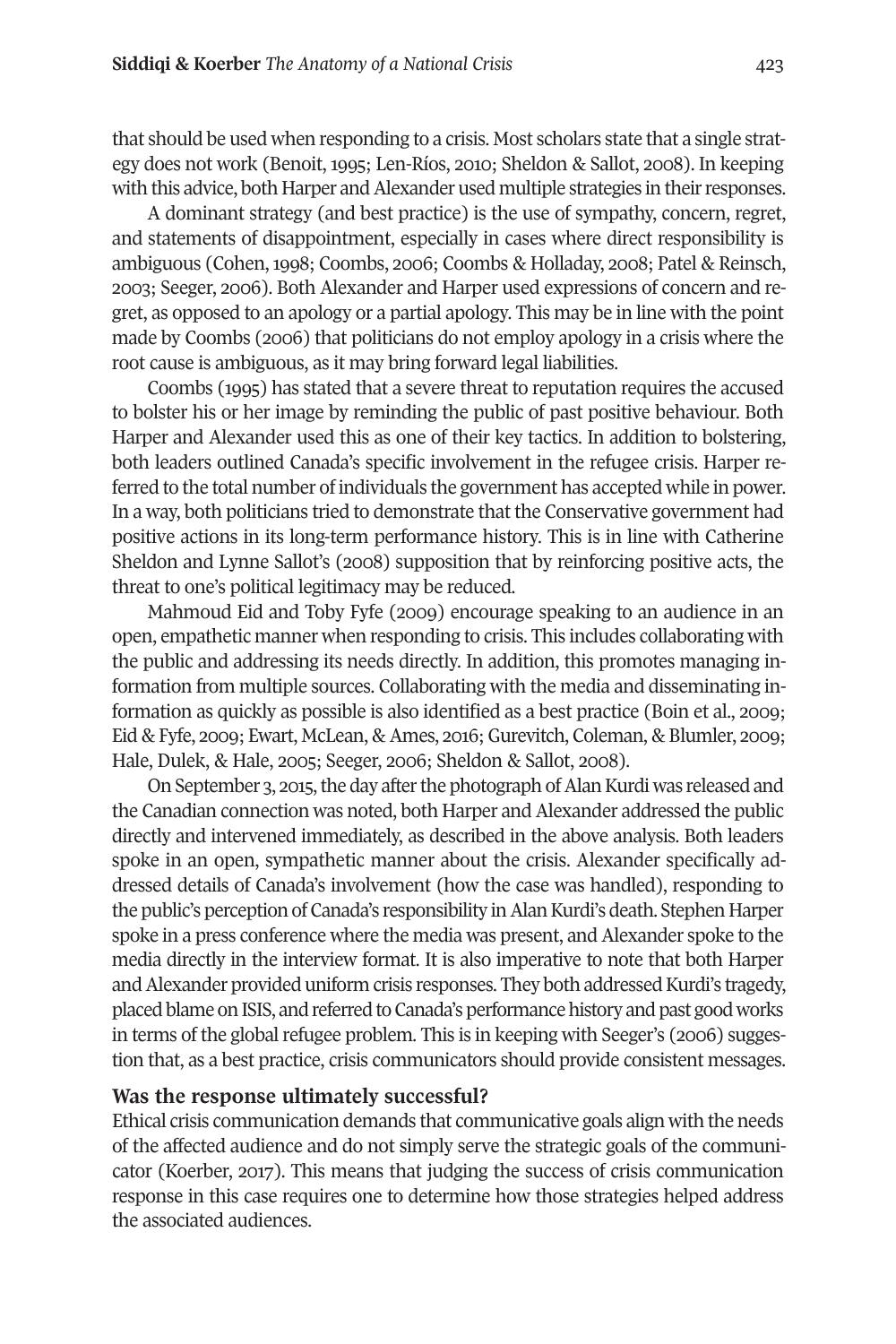While both Harper and Alexander followed key strategies and best practices suggested in the crisis communication literature, their communication was arguably ultimately unsuccessful. The Kurdi crisis shifted the public agenda of the 2015 election considerably, as it raised questions of the Canadian government's responsibility for the tragedy. This problem was significant on both an internal level, as itimpacted party policy and campaigning during the election, and globally, as the worldwide mass media noted the Canadian connection. Although it is impossible to determine how the Kurdi crisis affected the election—many factors determine election results—it is significant to note that the case did hurt the conservative government's standing, according to public opinion polls (Vieira, 2015).

Despite responding quickly and following the response strategies described above, why was the Conservative government's communication effort ultimately ineffective? Arguably, this communication effort failed on two grounds. Primarily, Alexander and Harper both used strategies to reduce offensiveness as their dominant approach and shifted the focus of the crisis from the Kurdi family to the broader refugee crisis. This approach moved the focus away from a bureaucratic element, which was seen by many to be at the heart of the tragedy the Kurdi family faced (even though the facts showed that the whole family actually did not apply to come to Canada). Although Alexander touched on how these operations should be improved in the future (if the Conservative government were re-elected), his dominant focus was not on improving an immigration procedure that could push migrants to human smuggling.

In addition, both leaders failed to adequately address corrective action. Harper and Alexander did not discuss providing any form of assistance to the Kurdi family. Instead, their approach to corrective action was oriented toward the number of refugees the government would be accepting in the future (if re-elected). However, corrective action cannot be effective as a strategy if it is conditional on some development beyond the person's control. Indeed, the Conservatives lost the election and could not follow through on their promises.

In addition, responsibility for the crisis was placed on ISIS and other terrorist groups. These groups were depicted as responsible for the refugee crisis involving thousands of individuals in the Middle East—including the Kurdi family. Both Harper and Alexander focused on corrective action in terms of providing military aid and support to nations that were dealing with such terrorist groups to fight the issue at the "root cause." These root causes, however, were more abstract and diffuse than the bare fact of a photo of a boy dead on a beach; as a result, they likely did not resonate with the public.

By placing the Kurdi family's tragedy in the framework of the larger refugee crisis, Alexander and Harper moved the spotlight from the Kurdi family and the Canadian connection. They oriented their crisis communication toward expressions of sympathy and concern, past good works, and the future plans of the Conservative government. But in doing so, they failed to focus on the most important element of the crisis: the Kurdi family. The Kurdi family was merely used as an example to demonstrate the importance of fighting the problem on a broader, abstract scale and the significance of refugee intake. This approach may have been the result of the Conservative government's inherent belief, rightfully so, that it did nothing to cause the death of Alan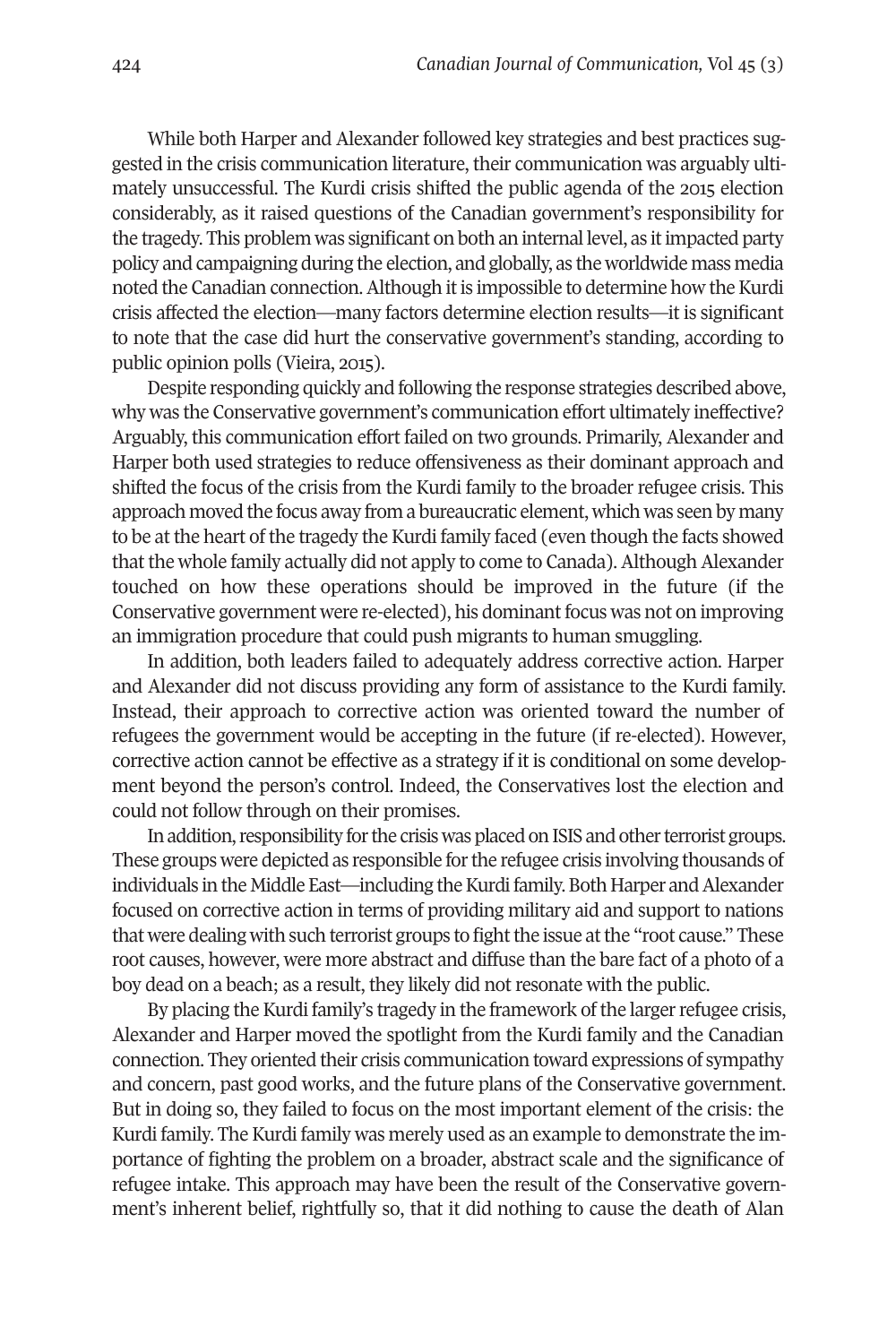Kurdi.Given that media focused so much on the boy—the photograph playing a major part in this focus—it can be argued that crisis strategies should have been mostly focused on the boy and helping his extended family, rather than on more abstract issues and future plans.

#### **Conclusion**

Crisis response is not necessarily employed solely in rational situations where responsibility and controllability are clear. Rather, facts on the ground may indicate no direct responsibility or controllability at all for the political leaders facing a crisis. Nonetheless, the political leaders—in this case, members of a national government—mustrespond, and respond quickly and effectively. They are so compelled because the audience is not necessarily concerned about objective facts but rather impressions and assumptions about whom to blame (which may be influenced by partisanship and media agendasetting). The image of the boy on the beach was so powerful that it likely transcended any objective facts that came outlater about who was ultimately to blame for his death.

This analysis of the Kurdi crisis helps to understand that beyond the professional image of a politician, political crises can also challenge the image of a nation. Furthermore, the analysis demonstrated that crisis response strategies that address national reputation are used in the post-crisis phase, as shown in other research studies (Bowen & Heath, 2007; Lindholm & Olsson, 2011; Peijuan, Ting, & Pang, 2009; Zhang & Benoit, 2004), and they are also used immediately in the hours after a crisis begins.

Future research is needed to demonstrate the applicability of these response suggestions on a larger scale. This includes analyzing crisis response strategies used by politicians in multiple phases of a crisis. This would move beyond an analysis of initial crisis response strategies used by politicians (the period chosen in this study), to further examine other responses during a crisis and responses in a post-crisis phase. How long, for example, must leaders respond? In addition, although this study suggested addressing both national and foreign publics, further research needs to be done on how national/image reputation strategies are implemented for specific audiences beyond a nation's own people. Studies of cases where governments fully apologized and provided compensation—whether they were at fault or not—should be examined to see if those responses make a difference.

This article suggests that the locus of control in complex crises may not matter when it comes to the question of which strategies to employ under SCCT. Whatever the crisis, national politicians should use crisis response strategies immediately by having an open dialogue with the public and foreign publics. This involves using strategies that are in line with stakeholder's values (addressing the norms and values ofthe community/nation), using messages that resonate with stakeholders (expressions of sympathy and concern, references to past performance history and further action), and building relationships with key stakeholders (the media, the public, and the foreign public). The theory of the attribution of responsibility in crisis communication has mainly focused on crisis response strategies that address the image and reputation of an organization during a crisis or in the post-crisis phase, when responsibility for the crisis is generally accepted or clear. The analysis of this case pushes theory further to propose that crisis communication (in particular the image/reputation repair strate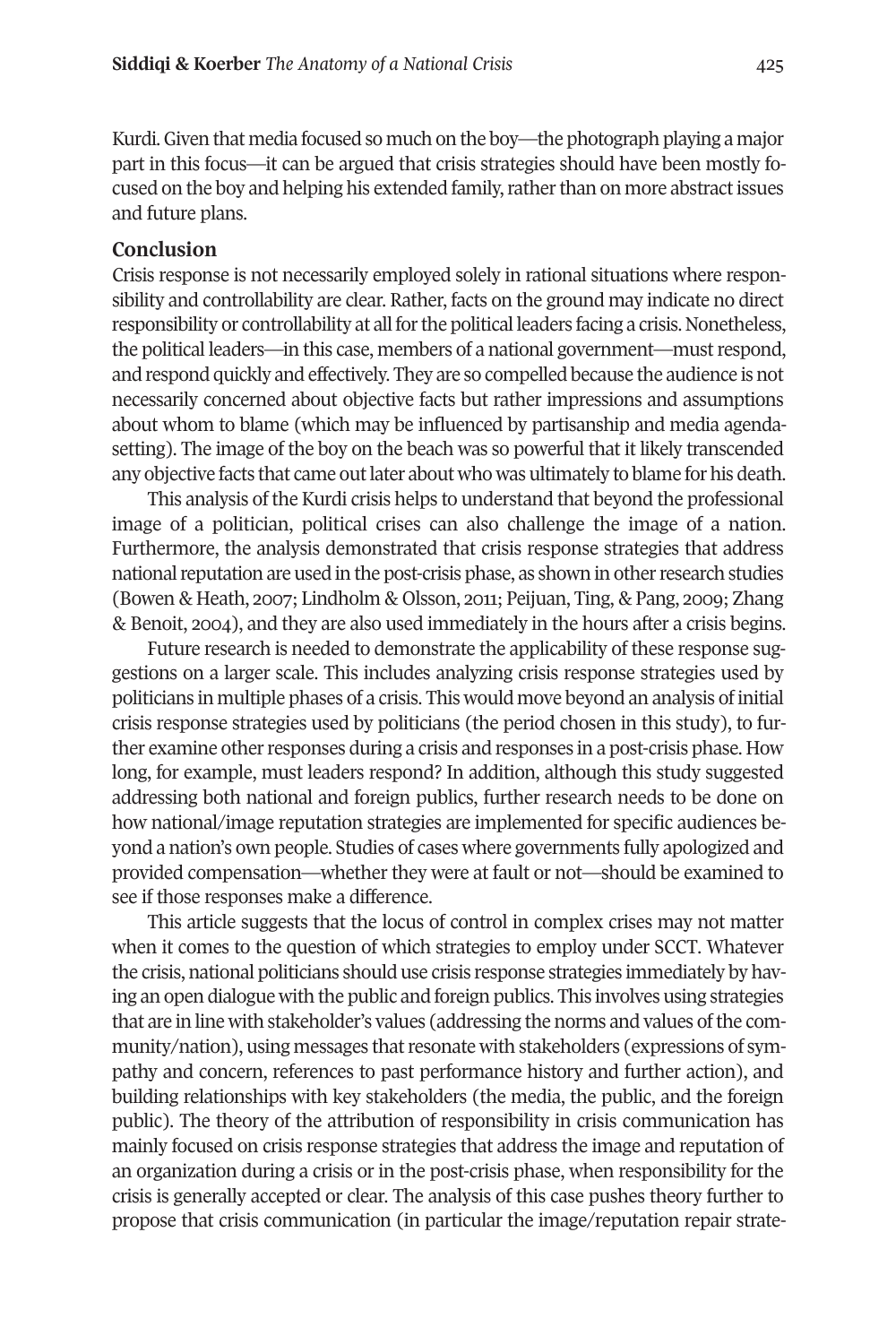gies) should be used even in situations where responsibility is ambiguous, with a particular focus on those directly affected by the crisis event.

#### **References**

- Barone, Diane. (2011). Case study research. In Nell K. Duke & Maria H. Mallette (Eds.), *Literacy research methodologies* (pp. 7–27). New York, NY: Guilford Press.
- Beauchamp, Kimberly A., & Littlefield, Robert S. (2012). The Maple Leaf Foods recall: Best practice interaction during a food-related crisis. *International Journal of Business Continuity and Risk Management*, *3*(1), 1–18.
- Benoit, William. (1995). *SUNY series in speech communication: Accounts, excuses, and apologies: A theory of image restoration strategies.* Albany, NY: State University of New York Press.
- Benoit, William. (1997). Hugh Grant's image restoration discourse: An actor apologizes. *Communication Quarterly*, *45*(3), 251–267.
- Benoit, William. (2006). President Bush's image repair effort on Meet the Press: The complexities of defeasibility. *Journal of Applied Communication Research*, *34*(3), 285–306.
- Benoit, William, & Pang, Augustine. (2008). Crisis communication and image repair discourse. In Tricia L. Hansen-Horn & Bonita D. Neff (Eds.), *Public relations: From theory to practice* (pp. 244–261). New York, NY: Pearson.
- Boin, Arjen, 't Hart, Paul, & McConnell, Alan. (2009). Crisis exploitation: Political and policy impacts of framing contests. *Journal of European Public Policy*, *16*(1), 81–106.
- Bowen, Shannon A., & Heath, Robert L. (2007). Narratives of the SARS epidemic and ethical implications for public health crises. *International Journal of Strategic Communication*, *1*(2), 73–91.
- Brinson, Susan, & Benoit, William. (1996). Dow Corning's image repair strategies in the breast implant crisis. *Communication Quarterly*, *44*(1), 29–41.
- The Canadian Press. (2016, September 1). How Alan Kurdi's death has affected Canada, one year later. *Maclean's*. URL: [https://www.macleans.ca/news/world/how-alan-kurdis-death-has](https://www.macleans.ca/news/world/how-alan-kurdis-death-has-affected-canada-one-year-later/) [-affected-canada-one-year-later/](https://www.macleans.ca/news/world/how-alan-kurdis-death-has-affected-canada-one-year-later/) [February 1, 2017].
- CBC News. (2015). Refugee crisis, drowned Syrian boy shift focus of election campaign. *Canadian Broadcasting Corporation*. URL: [http://www.cbc.ca/news/politics/syria-migrants-canada](http://www.cbc.ca/news/politics/syria-migrants-canada-drowned-migrants-leaders-respond-1.3213878)[drowned-migrants-leaders-respond-1.3213878](http://www.cbc.ca/news/politics/syria-migrants-canada-drowned-migrants-leaders-respond-1.3213878) [April 1, 2017].
- Cohen, Jonathan. (1998). Advising clients to apologize. *Southern California Law Review*, *72*, 1009.
- Coombs, W. Timothy. (1995). Choosing the right words: The development of guidelines for the selection of the "appropriate" crisis-response strategies. *Management Communication Quarterly*, *8*(4), 447–476.
- Coombs, W. Timothy. (2002). Deep and surface threats: Conceptual and practical implications for "crisis" vs. "problem." *Public Relations Review*, *28*(4), 339–345.
- Coombs, W. Timothy. (2006). The protective powers of crisis response strategies: Managing reputational assets during a crisis. *Journal of Promotion Management*, *12*(3–4), 241–260.
- Coombs, W. Timothy. (2015). *Ongoing crisis communication: Planning, managing, and responding* (4th ed.). Thousand Oaks, CA: SAGE.
- Coombs, W. Timothy, & Holladay, Sherry J. (2008). Comparing apology to equivalent crisis response strategies: Clarifying apology's role and value in crisis communication. *Public Relations Review*, *34*(3), 252–257.
- Csanady, Ashley. (2015, September 4). Most Canadians believe their country should do more for migrants: Poll. *National Post*. URL: [https://nationalpost.com/news/politics/most-canadians](https://nationalpost.com/news/politics/most-canadians-believe-their-country-should-do-more-for-migrants-poll) [-believe-their-country-should-do-more-for-migrants-poll](https://nationalpost.com/news/politics/most-canadians-believe-their-country-should-do-more-for-migrants-poll) [February 15, 2017].
- CTV News. (2015, September 3). *Refugee crisis hits home* [Video]. [https://saskatoon.ctvnews.ca](https://saskatoon.ctvnews.ca/video?clipId=696480) [/video?clipId=696480](https://saskatoon.ctvnews.ca/video?clipId=696480)
- Eid, Mahmoud, & Fyfe, Toby. (2009). Globalization and crisis communication. *Journal of International Communication*, *15*(2), 7–27.
- Ewart, Jacqui, McLean, Hamish, & Ames, Kate. (2016). Political communication and disasters: A four-country analysis of how politicians should talk before, during and after disasters. *Discourse, Context & Media*, *11*, 3–11.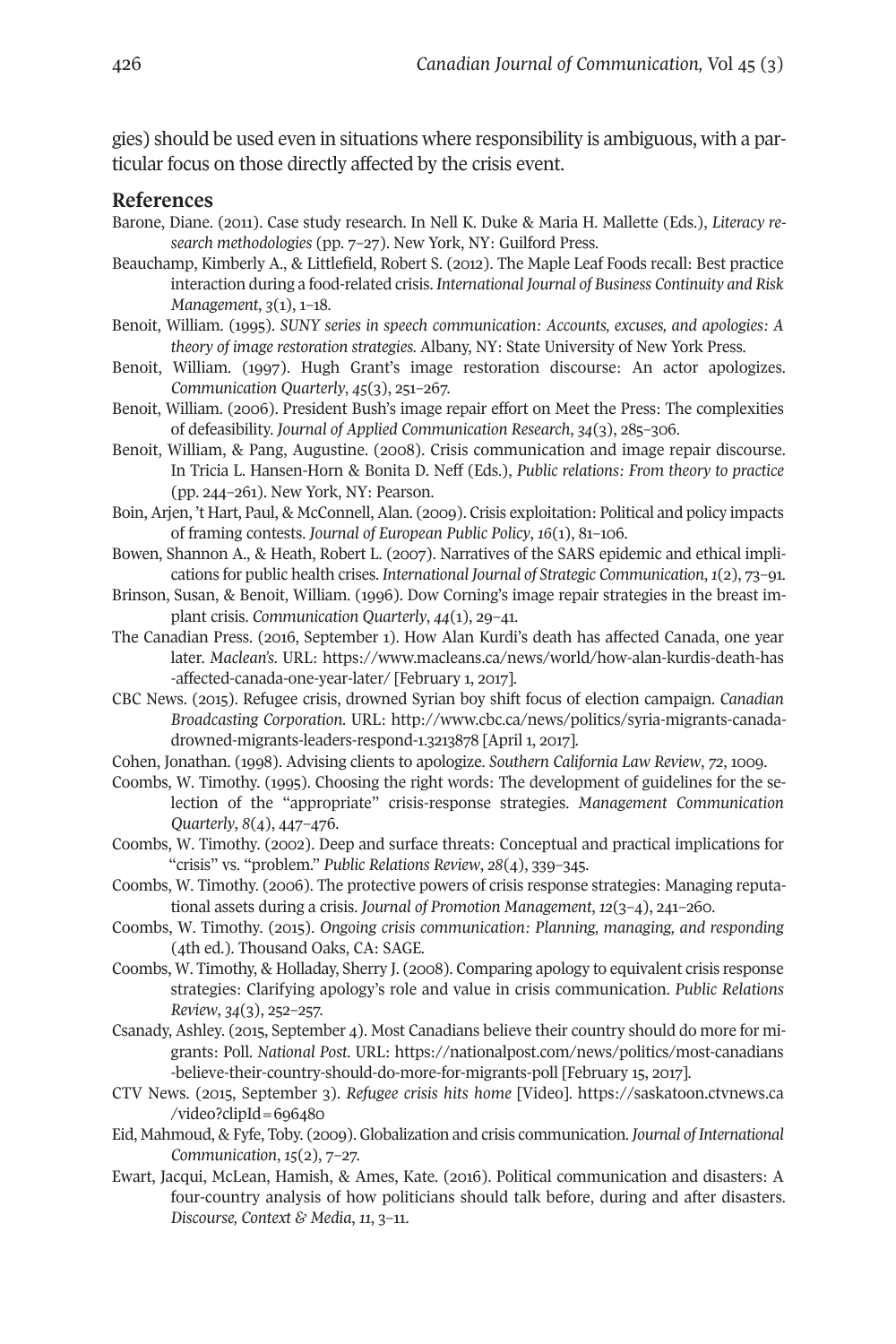Frandsen, Finn, & Johansen, Winni. (2017). *Organizational crisis communication.* London, UK: SAGE.

- Frosh, Paul, & Wolfsfeld, Gadi. (2007). ImagiNation: News discourse, nationhood and civil society. *Media, Culture & Society*, *29*(1), 105–129.
- Glavin, Terry. (2015, September 5). Alan Kurdi drowned off the shores of Turkey. His family was trying to reach Canada. *National Post*. URL: [http://news.nationalpost.com/news/canada](http://news.nationalpost.com/news/canada/drowned-boys-family-sought-refuge-in-canada) [/drowned-boys-family-sought-refuge-in-canada](http://news.nationalpost.com/news/canada/drowned-boys-family-sought-refuge-in-canada) [February 1, 2017].
- Gordon, Julie. (2015, September 3). Canadian government underfire in case of drowned Syrian toddler. *Reuters*. URL: [https://www.reuters.com/article/us-canada-election/canadian-government](https://www.reuters.com/article/us-canada-election/canadian-government-under-fire-in-case-of-drowned-syrian-toddler-idUSKCN0R31DU20150903)[under-fire-in-case-of-drowned-syrian-toddler-idUSKCN0R31DU20150903](https://www.reuters.com/article/us-canada-election/canadian-government-under-fire-in-case-of-drowned-syrian-toddler-idUSKCN0R31DU20150903) [March 10, 2017].
- Greenberg, Josh, & Elliott, Charlene. (2009). A cold cut crisis: Listeriosis, Maple Leaf Foods, and the politics of apology. *Canadian Journal of Communication*, *34*(2), 189–204.
- Gurevitch, Michael, Coleman, Stephen, & Blumler, Jay G. (2009). Political communication: Old and new media relationships. *The Annals of the American Academy of Political and Social Science*, *625*(1), 164–181.
- Hale, Joanne, Dulek, Ronald, & Hale, David. (2005). Crisis response communication challenges: Building theory from qualitative data. *Journal of Business Communication*, *42*(2), 112–134.
- Hearit, Keith. (1995). "Mistakes were made": Organizations, apologia, and crises of social legitimacy. *Communication Studies*, *46*(1–2), 1–17.
- Huang, Yi-Hui. (2006). Crisis situations, communication strategies, and media coverage: A multicase study revisiting the communicative response model. *Communication Research*, *33*(3),180–205.
- Jaques, Tony. (2009). Issue management as a post-crisis discipline: Identifying and responding to issue impacts beyond the crisis. *Journal of Public Affairs*, *9*(1), 35–44.
- Kestler-D'Amours, Jillian. (2015, September 3). World mourns Alan Kurdi on social media. *Toronto Star*. URL: [http://www.thestar.com/news/world/2015/09/03/world-mourns-aylan-kurdi](http://www.thestar.com/news/world/2015/09/03/world-mourns-aylan-kurdi-on-social-media.html) [-on-social-media.html](http://www.thestar.com/news/world/2015/09/03/world-mourns-aylan-kurdi-on-social-media.html) [April 1, 2017].

Koerber, Duncan. (2017). *Crisis communication in Canada.* Toronto, ON: University of Toronto Press.

- Len-Ríos, María E. (2010). Image repair strategies, local news portrayals and crisis stage: A case study of Duke University's lacrosse team crisis. *International Journal of Strategic Communication*, *4*(4), 267–287.
- L'etang, Jacquie. (2009). Public relations and diplomacy in a globalized world: An issue of public communication. *American Behavioral Scientist*, *53*(4), 607–626.
- Levitz, Stephanie. (2016, August 28). Harper government twice rejected change that could have opened doors for more refugees. *The Canadian Press*. URL: [https://globalnews.ca/news](https://globalnews.ca/news/2907934/harper-government-twice-rejected-change-that-could-have-opened-doors-for-more-refugees) [/2907934/harper-government-twice-rejected-change-that-could-have-opened-doors-for](https://globalnews.ca/news/2907934/harper-government-twice-rejected-change-that-could-have-opened-doors-for-more-refugees) [-more-refugees/](https://globalnews.ca/news/2907934/harper-government-twice-rejected-change-that-could-have-opened-doors-for-more-refugees) [January 17, 2017].
- Lindholm, Kristina, & Olsson, Eva-Karin. (2011). Crisis communication as a multilevel game: The Muhammad cartoons from a crisis diplomacy perspective. *The International Journal of Press/Politics*, *16*(2), 254–271.
- Mainstreet Research. (2015, September 7). *Canadians want more action on refugee crisis.* URL: [https://www.mainstreetresearch.ca/refugee-crisis/](https://www.mainstreetresearch.ca/refugee-crisis) [April 1, 2017].
- Panetta, Alexander. (2015, September 3). Global media note Canadian connection to drowned Syrian boy. *Huffington Post*. URL: [http://www.huffingtonpost.ca/2015/09/03/world-s-media-note](http://www.huffingtonpost.ca/2015/09/03/world-s-media-note-canadian-connection-to-tragic-story-of-syrian-boy_n_8084350.html) [-canadian-connection-to-tragic-story-of-syrian-boy\\_n\\_8084350.html](http://www.huffingtonpost.ca/2015/09/03/world-s-media-note-canadian-connection-to-tragic-story-of-syrian-boy_n_8084350.html) [April 1, 2017].
- Patel, Ameeta, & Reinsch, Lamar. (2003). Companies can apologize: Corporate apologies and legal liability. *Business Communication Quarterly*, *66*(1), 9–25.
- Peijuan, Cai, Ting, Lee P., & Pang, Augustine. (2009). Managing a nation's image during crisis: A study of the Chinese government's image repair efforts in the "made in China" controversy. *Public Relations Review*, *35*(3), 213–218.
- Rasmussen, Rasmus K., & Merkelsen, Henrik. (2014). The risks of nation branding as crisis response: A case study of how the Danish government turned the cartoon crisis into a struggle with globalization. *Place Branding and Public Diplomacy*, *10*(3), 230–248.
- Rebel News. (2015, September 4). Harper comments on death of Aylan Kurdi, refugee crisis [Video]. *YouTube.* <https://www.youtube.com/watch?v=fXHwe3kQw5A>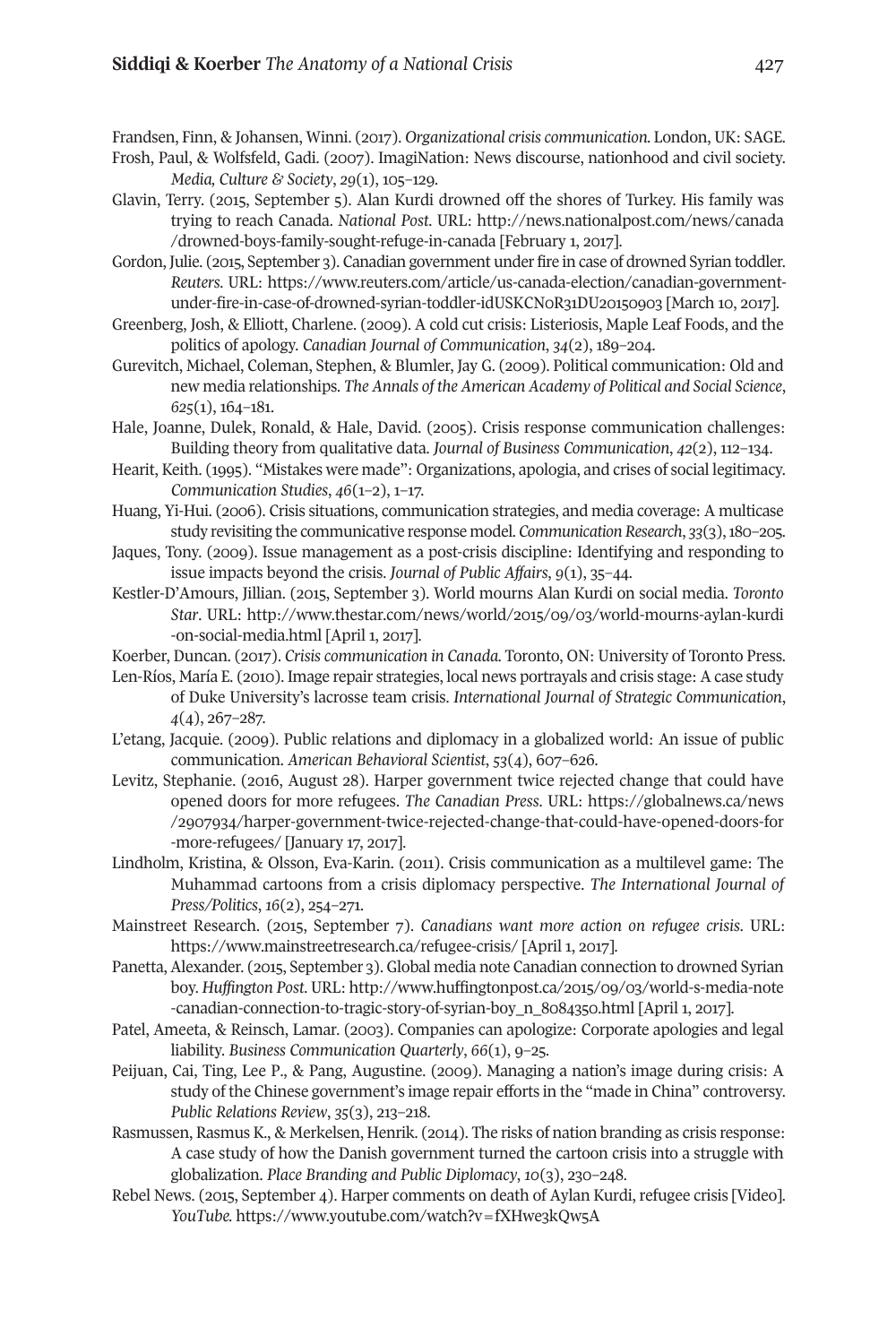- Seeger, Matthew W. (2006). Best practices in crisis communication: An expert panel process. *Journal of Applied Communication Research*, *34*(3), 232–244.
- Seeger, Matthew W., Sellnow, Timothy L., & Ulmer, Robert R. (2001). Public relations and crisis communication: Organizing and chaos. In Robert L. Heath (Ed.), *Handbook of public relations* (pp. 155–166). Thousand Oaks, CA: Sage Publications.
- Seeger, Matthew W., Sellnow, Timothy L., & Ulmer, Robert R. (2003). *Communication and organizational crisis*. Westport, CT: Praeger.
- Sheldon, Catherine, & Sallot, Lynne. (2008). Image repair in politics: Testing effects of communication strategy and performance history in a faux pas. *Journal of Public Relations Research*, *21*(1), 25–50.
- Stake, Robert E. (1995). *The art of case study research.* Thousand Oaks, CA: SAGE.
- Taber, Jane, & Ha, Tu T. (2015, September 3). Immigration minister Chris Alexander suspends reelection campaign. *Globe and Mail*. URL: [http://www.theglobeandmail.com/news/politics](http://www.theglobeandmail.com/news/politics/immigration-minister-chris-alexander-suspends-re-election-campaign-reports/article26203372) [/immigration-minister-chris-alexander-suspends-re-election-campaign-reports](http://www.theglobeandmail.com/news/politics/immigration-minister-chris-alexander-suspends-re-election-campaign-reports/article26203372) [/article26203372/](http://www.theglobeandmail.com/news/politics/immigration-minister-chris-alexander-suspends-re-election-campaign-reports/article26203372) [January 17, 2017].
- Tuch, Hans N. (1990). Communicating with the world: U.S. public diplomacy overseas. In *Communicating with the world:U.S. Public diplomacy overseas.* New York, NY: St. Martin's Press.
- Vieira, Paul. (2015, September 9). Refugee issue tests Canadian leader. *Wall Street Journal*. URL: <https://www.wsj.com/articles/refugee-issue-tests-canadian-leader-1441845337> [April1, 2017].
- Vis, Farida, Faulkner, Simon, & Prøitz, Lin. (2015). The iconic image on social media. *Visual Social Media Lab.* URL: [http://visualsocialmedialab.org/projects/the-iconic-image-on-social](http://visualsocialmedialab.org/projects/the-iconic-image-on-social-media) [-media](http://visualsocialmedialab.org/projects/the-iconic-image-on-social-media) [February 2, 2017].
- Wright, Teresa. (2018, April 29). Alan Kurdi photo left Canadian government scrambling, emails reveal. *The Canadian Press*. URL: [https://www.thestar.com/news/canada/2018/04/29/alan](https://www.thestar.com/news/canada/2018/04/29/alan-kurdi-photo-left-canadian-government-scrambling-emails-reveal.html) [-kurdi-photo-left-canadian-government-scrambling-emails-reveal.html](https://www.thestar.com/news/canada/2018/04/29/alan-kurdi-photo-left-canadian-government-scrambling-emails-reveal.html) [December 8, 2018].
- Zhang, Juyan, & Benoit, William. (2004). Message strategies of Saudi Arabia's image restoration campaign after 9/11. *Public Relations Review*, *30*(2), 161–167.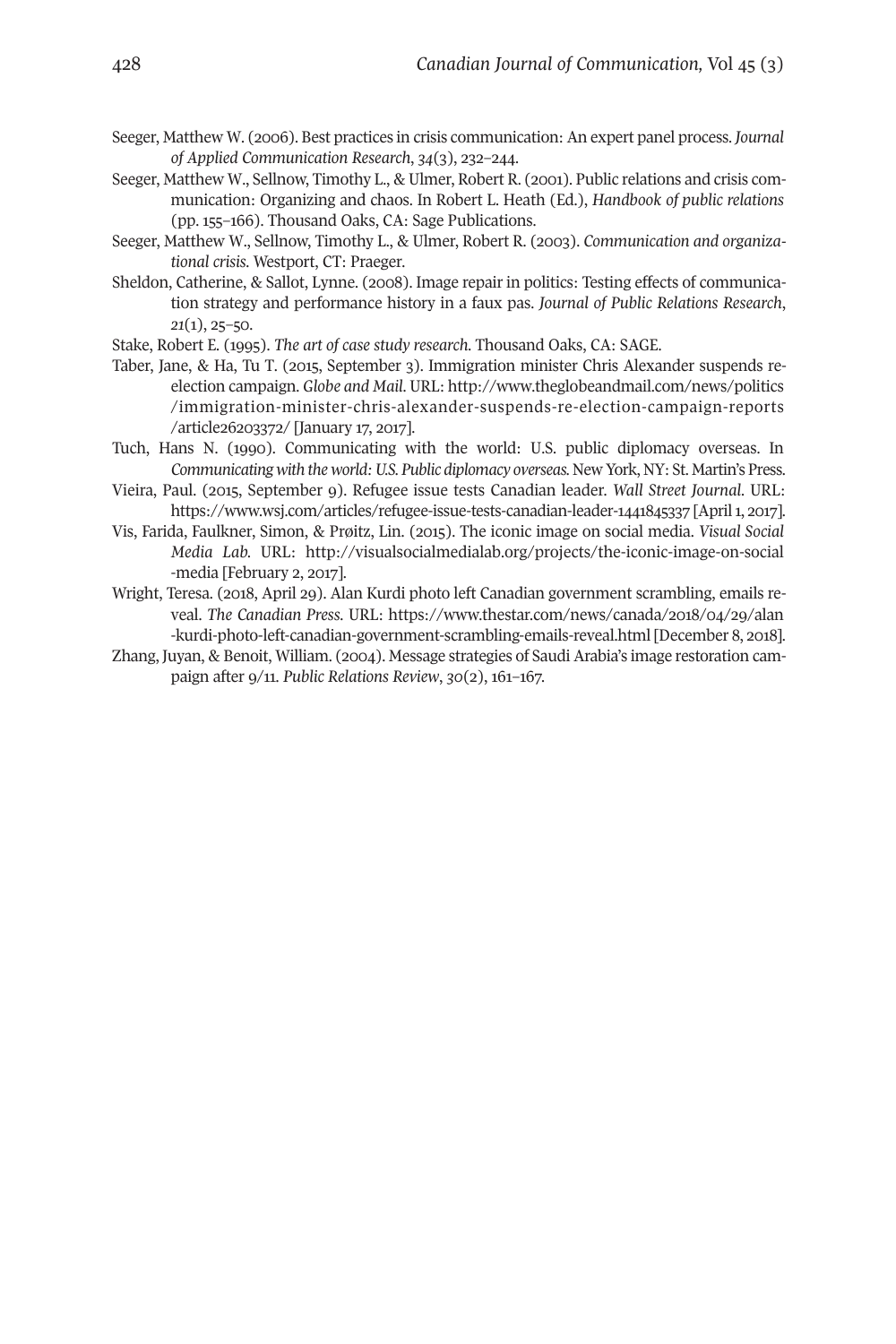| Type of crisis<br>response<br>strategy | Key<br>characteristic                                                                                                                                  | Example                                                                                                                                                                                                                                                                                                                                                                                                                                                                                                                                                                                                                                                                                   | <b>Quantity</b> | $\frac{0}{0}$ |  |
|----------------------------------------|--------------------------------------------------------------------------------------------------------------------------------------------------------|-------------------------------------------------------------------------------------------------------------------------------------------------------------------------------------------------------------------------------------------------------------------------------------------------------------------------------------------------------------------------------------------------------------------------------------------------------------------------------------------------------------------------------------------------------------------------------------------------------------------------------------------------------------------------------------------|-----------------|---------------|--|
| Denial                                 |                                                                                                                                                        |                                                                                                                                                                                                                                                                                                                                                                                                                                                                                                                                                                                                                                                                                           |                 |               |  |
| Simple<br>denial                       | Crisis does<br>not exist                                                                                                                               | N/A                                                                                                                                                                                                                                                                                                                                                                                                                                                                                                                                                                                                                                                                                       | 0               | 0             |  |
| Shifting the<br>blame                  | Act was per-<br>formed by an-<br>other person or<br>organization                                                                                       | "This is a case where ISIS, terrorists, other groups,<br>slaughtering innocent men, women, and children<br>are doing great evil. We need to respond to that."                                                                                                                                                                                                                                                                                                                                                                                                                                                                                                                             | 1               | 3.7           |  |
| Evasion of responsibility              |                                                                                                                                                        |                                                                                                                                                                                                                                                                                                                                                                                                                                                                                                                                                                                                                                                                                           |                 |               |  |
| Provocation                            | Responded to<br>the act of<br>another                                                                                                                  | 0                                                                                                                                                                                                                                                                                                                                                                                                                                                                                                                                                                                                                                                                                         | 0               | 0             |  |
| Defeasibility                          | Lack of control/<br>information                                                                                                                        | "I did act immediately. And any letter that has<br>come to me, communication that has come to me in<br>relation to Syria, Iraq, or any other situation gets im-<br>mediate attention from our department  It's a bur-<br>den that I, as minister, not be involved in deciding<br>cases. That is delegated authority to immigration of-<br>ficers. This case was passed on to the department<br>and decided according to the rules that would gov-<br>ern any consideration of any application."                                                                                                                                                                                           | 1               | 3.7           |  |
| Accident                               | An event that<br>occurred by<br>chance, without<br>apparent or in-<br>tentional cause.<br>generally result-<br>ing in damage<br>(e.g., death,<br>loss) | "It's a tragedy." "They [the Kurdi family] have expe-<br>rienced this tragedy."                                                                                                                                                                                                                                                                                                                                                                                                                                                                                                                                                                                                           | $\overline{2}$  | 7.4           |  |
| Good inten-<br>tions                   | Meant well by<br>the act                                                                                                                               | 0                                                                                                                                                                                                                                                                                                                                                                                                                                                                                                                                                                                                                                                                                         | 0               |               |  |
| Attacking the Reduce the<br>accuser    | credibility of the<br>accuser                                                                                                                          | 0                                                                                                                                                                                                                                                                                                                                                                                                                                                                                                                                                                                                                                                                                         | 0               |               |  |
|                                        | Reducing offensiveness                                                                                                                                 |                                                                                                                                                                                                                                                                                                                                                                                                                                                                                                                                                                                                                                                                                           |                 |               |  |
| Bolstering                             | Reinforce good<br>traits of the or-<br>qanization/<br>demonstrate<br>good actions the<br>organization has<br>taken                                     | "We need to continue acting. Acting not just as a<br>generous country welcoming refugees, not just as<br>a generous donor paying for humanitarian efforts<br>along with others to meet the needs of millions.<br>But also standing up to ISIS, taking the fight to the<br>group that is at the root of this humanitarian crisis<br>and represents a security crisis for all of us."<br>"My wife had visited Syria when it was a peaceful<br>place, when it was a relatively prosperous place."<br>"Canada has done a lot, we need others to follow<br>us and yes we need to continue accelerating our<br>refugee resettlement, being generous as donors,<br>and taking the fight to ISIS. | 6               | 22            |  |

**Appendix 1a: Chris Alexander crisis responses**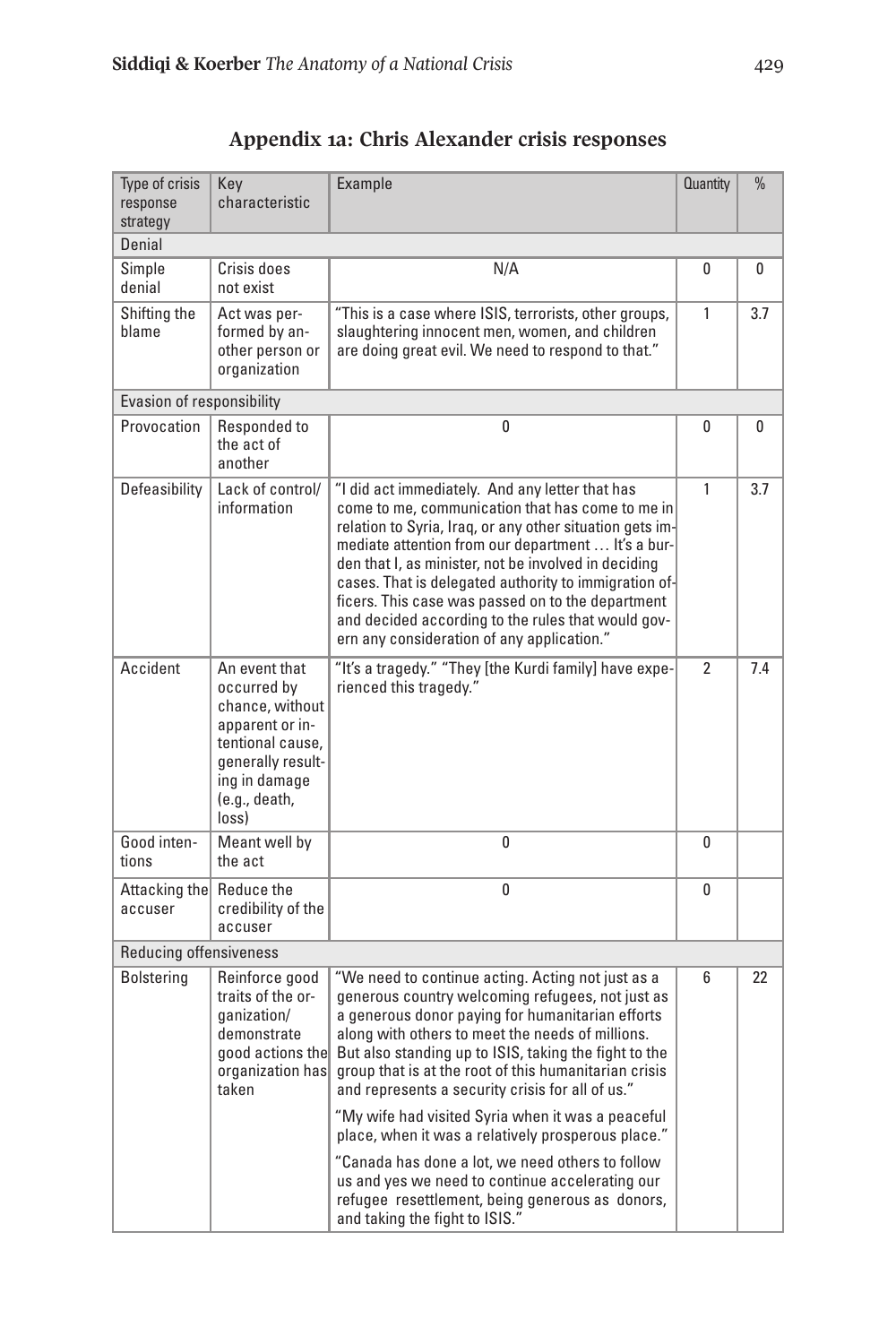| Type of crisis<br>response<br>strategy | Key<br>characteristic                                | Example                                                                                                                                                                                                                                                                                                                                                                                                                                                             | <b>Quantity</b> | $\frac{0}{0}$ |
|----------------------------------------|------------------------------------------------------|---------------------------------------------------------------------------------------------------------------------------------------------------------------------------------------------------------------------------------------------------------------------------------------------------------------------------------------------------------------------------------------------------------------------------------------------------------------------|-----------------|---------------|
| <b>Reducing Offensiveness</b>          |                                                      |                                                                                                                                                                                                                                                                                                                                                                                                                                                                     |                 |               |
|                                        |                                                      | "If you talk to our partners in this, sponsorship<br>agreement holders, 100 of them across the coun-<br>try, we have brought the processing time down.<br>It's not easy, it's a complex process, but no coun-<br>try does it better than Canada and nobody does it<br>on a larger scale than us."<br>"Well I think it's wrong to say that the kind of at-<br>tention the prime minister gives to these issues,<br>Jason Kenney gives on the military side, our col- |                 |               |
|                                        |                                                      | leagues in foreign affairs and with our develop-<br>ment budget give, Rob Nicholson, doesn't make a<br>difference. It has helped to make Canada one of<br>the strongest and most effective donors for both<br>Irag and Syria. Definitely, the country with the<br>most ambitious obiective for resettlement of<br>refugees directly from camps to Canada, and one<br>of the important contributors to the military coali-<br>tion."                                 |                 |               |
|                                        |                                                      | "This is the reason why some of us went into poli-<br>tics. To try and use the weight, influence, and in-<br>stitutional tools, the generosity as well, of Canada<br>to do good in the world."                                                                                                                                                                                                                                                                      |                 |               |
| Performancel<br>history                | Reinforce<br>past positive<br>performance<br>history | "ISIS, terrorism is affecting TWO countries. We<br>have agreed to take 50,000 from Iraq and from<br>Syria. Over half of those numbers are here.<br>Mostly from Iraq, but the Syrian numbers are<br>scaling up."                                                                                                                                                                                                                                                     | 3               | 11            |
|                                        |                                                      | "There are about 2,500 [refugees the government<br>accepted as a result of the conflict in the Middle<br>East] in the country right now. That in itself repre-<br>sents an acceleration in recent months."                                                                                                                                                                                                                                                          |                 |               |
|                                        |                                                      | "I think Canada's reputation as the leading coun-<br>try for resettlement of refugees, we take one in<br>ten around the world and within that the Iragi<br>numbers have grown in recent years,                                                                                                                                                                                                                                                                      |                 |               |
|                                        |                                                      | the Syrian numbers are growing this year is an<br>example to others. We need other countries to<br>join us. Both as donors and as military allies, but<br>also in agreeing to resettle refugees directly from<br>the neighbouring countries to which they fled, so<br>they don't to make these perilous journeys further<br>afield."                                                                                                                                |                 |               |
| Minimization                           | The act was<br>not serious                           | N/A                                                                                                                                                                                                                                                                                                                                                                                                                                                                 | 0               | 0             |

# **Appendix 1a (continued)**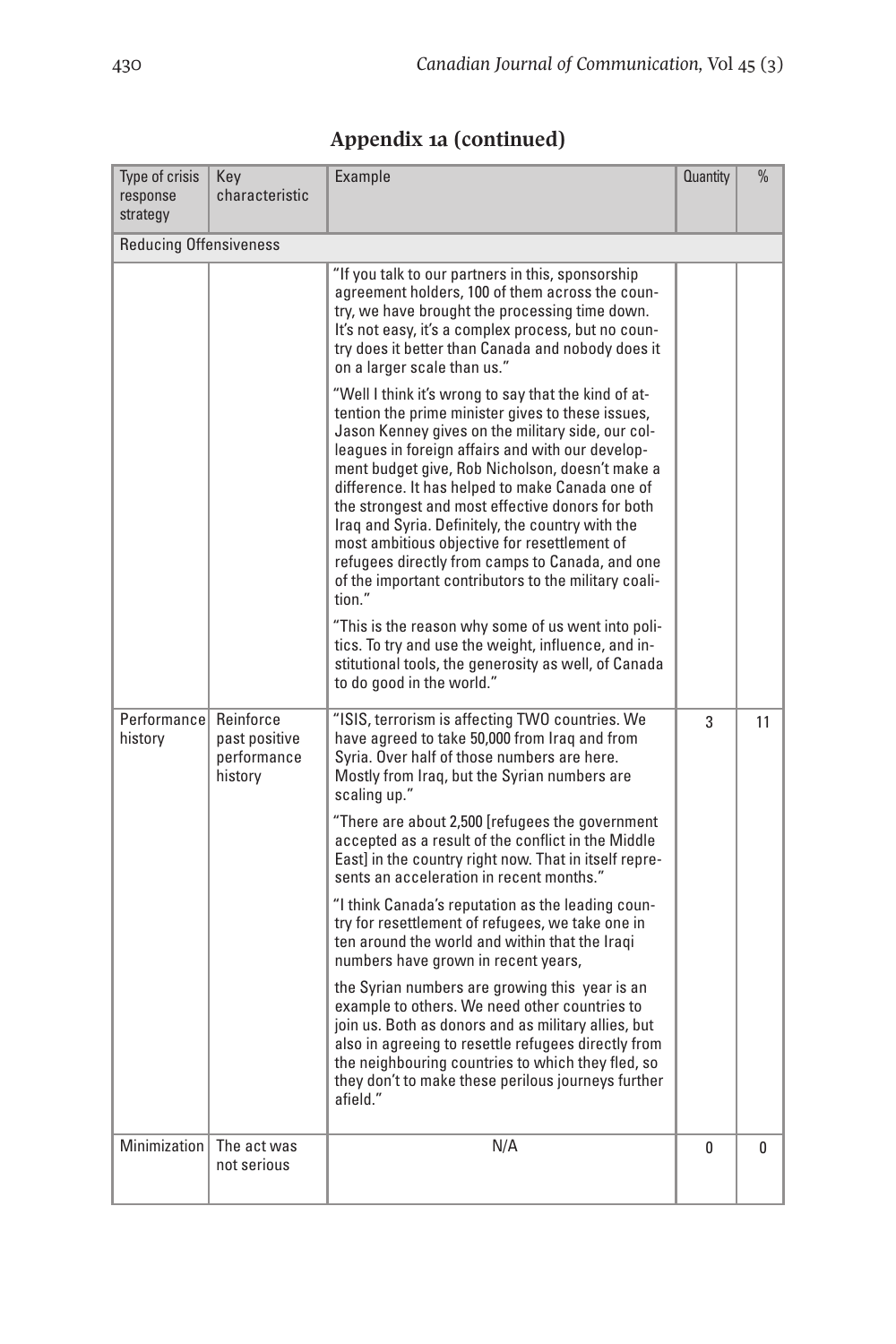| Type of crisis<br>response<br>strategy | Key<br>characteristic                                                       | Example                                                                                                                                                                                                                                                                                                                                                                                                                                                                                                                                                                                                                                                                                                                                                                                                                                                                                                                                                                  | <b>Quantity</b> | $\frac{0}{0}$ |
|----------------------------------------|-----------------------------------------------------------------------------|--------------------------------------------------------------------------------------------------------------------------------------------------------------------------------------------------------------------------------------------------------------------------------------------------------------------------------------------------------------------------------------------------------------------------------------------------------------------------------------------------------------------------------------------------------------------------------------------------------------------------------------------------------------------------------------------------------------------------------------------------------------------------------------------------------------------------------------------------------------------------------------------------------------------------------------------------------------------------|-----------------|---------------|
| <b>Reducing Offensiveness</b>          |                                                                             |                                                                                                                                                                                                                                                                                                                                                                                                                                                                                                                                                                                                                                                                                                                                                                                                                                                                                                                                                                          |                 |               |
| Transcendence                          | Place the act<br>in a larger<br>context/more<br>important<br>considerations | "But we are under no illusions about how many<br>tragic stories are playing out in the Mediterranean<br>as people struggle to cross borders to pay human<br>smugglers to get them to where they think they<br>need to go. And, above all, by those displaced by<br>the conflict in Syria and Iraq who are looking down<br>the barrel of terrorist guns."                                                                                                                                                                                                                                                                                                                                                                                                                                                                                                                                                                                                                 | 6               | 22            |
|                                        |                                                                             | "Now we have a situation where four million<br>Syrians have left their country. Seven million have<br>been displaced inside their country and don't have<br>any security and sometimes not even basic essen-<br>tials of life inside their country. 300,000 are dead.<br>It's a crisis on a scale we haven't seen in the 21st<br>century and one of the worst since the Second<br>World War."                                                                                                                                                                                                                                                                                                                                                                                                                                                                                                                                                                            |                 |               |
|                                        |                                                                             | "The story of this little boy and this family illustrates<br>what is happening to people dying as migrants, to<br>people being slaughtered by extremists."                                                                                                                                                                                                                                                                                                                                                                                                                                                                                                                                                                                                                                                                                                                                                                                                               |                 |               |
|                                        |                                                                             | "A much larger move of humanity is  is  is<br>on foot or on vehicles trying to get away from Syria<br>than we ever saw in the case of Afghanistan."                                                                                                                                                                                                                                                                                                                                                                                                                                                                                                                                                                                                                                                                                                                                                                                                                      |                 |               |
|                                        |                                                                             | "This is a crisis on a scale that we haven't seen in<br>the 21st century, one of the largest since the<br>Second World War in humanitarian terms."                                                                                                                                                                                                                                                                                                                                                                                                                                                                                                                                                                                                                                                                                                                                                                                                                       |                 |               |
|                                        |                                                                             | "There is a huge migrant crisis into many countries.<br>Now, a higher profile in Europe than ever before."                                                                                                                                                                                                                                                                                                                                                                                                                                                                                                                                                                                                                                                                                                                                                                                                                                                               |                 |               |
| Corrective<br>action                   | Plan to solve or<br>prevent the<br>problem in the<br>future                 | "We announced a target of 10,000 more [refugees]<br>at the beginning of this year. During this campaign<br>the PM has announced 10,000 more, that means<br>we are scaling up and accelerating our processing<br>of Syrian refugees.""We have 1,000s [of refugee<br>applications] under consideration." "Ten thousand<br>in January, 10,000 more announced by the prime<br>minister during the campaign, we are intent on ac-<br>celerating our process and getting it done.""It will<br>be many thousands more. And I don't think any<br>country will have done more to resettle refugees.<br>Not asylum seekers, the type that are going into<br>Europe today. But, to resettle refugees from<br>Lebanon, from Jordon, from Turkey, and from other<br>countries to which they have fled. It's the least we<br>can do given the scale of the conflict, but we need<br>to do it alongside the military and humanitarian ef-<br>forts to meet the needs of millions more." | 4               | 14.8          |
|                                        | Compensation Reimburse the<br>victim or the vic-<br>tims family             | N/A                                                                                                                                                                                                                                                                                                                                                                                                                                                                                                                                                                                                                                                                                                                                                                                                                                                                                                                                                                      | 0               | 0             |

| Appendix 1a (continued) |  |
|-------------------------|--|
|-------------------------|--|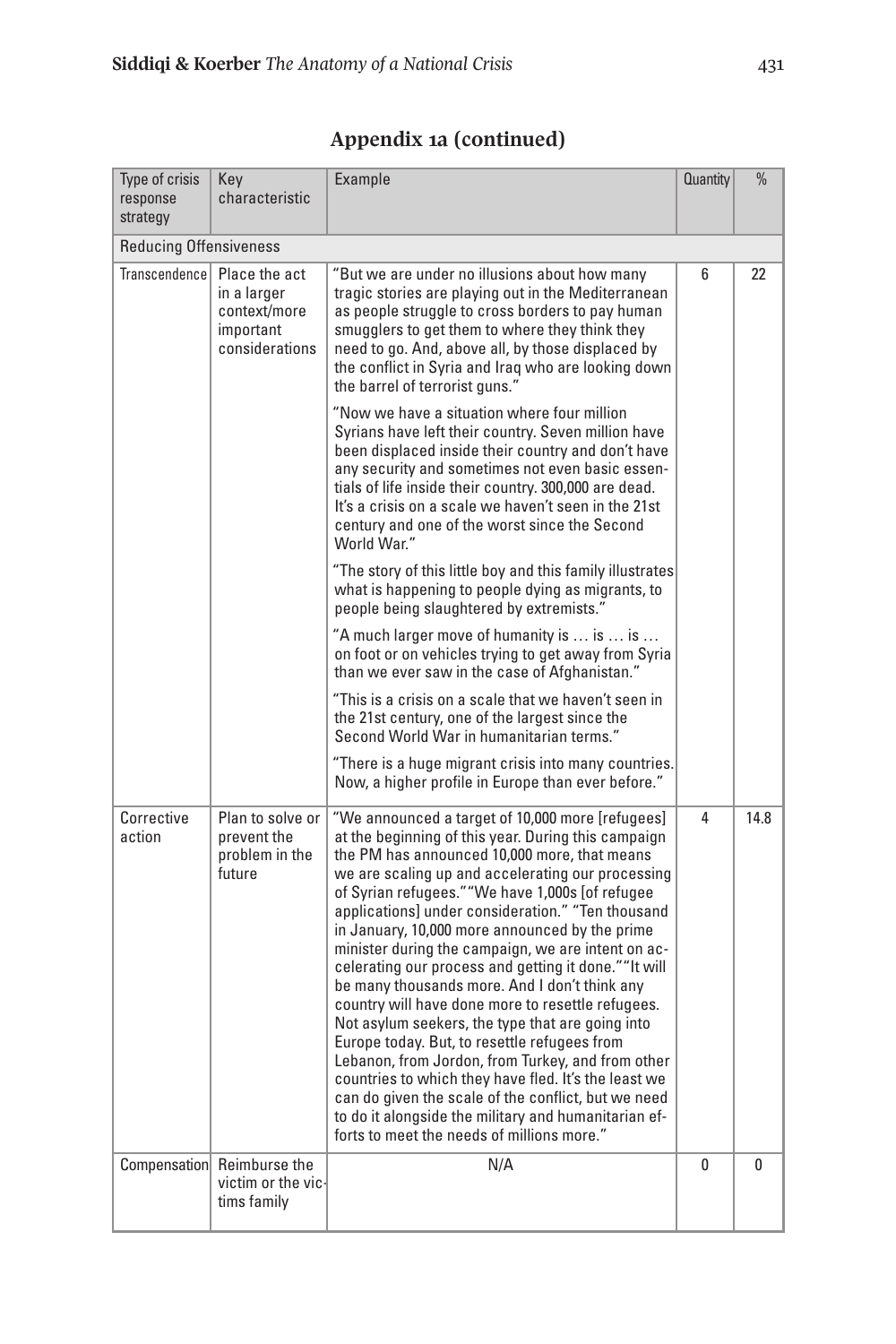| Type of crisis<br>response<br>strategy                    | Key<br>characteristic                                                                                                                 | Example                                                                                                                                                                                                                                                                                                                                                                                                                                                                                                                                                                       | <b>Quantity</b> | $\%$ |
|-----------------------------------------------------------|---------------------------------------------------------------------------------------------------------------------------------------|-------------------------------------------------------------------------------------------------------------------------------------------------------------------------------------------------------------------------------------------------------------------------------------------------------------------------------------------------------------------------------------------------------------------------------------------------------------------------------------------------------------------------------------------------------------------------------|-----------------|------|
| <b>Reducing Offensiveness</b>                             |                                                                                                                                       |                                                                                                                                                                                                                                                                                                                                                                                                                                                                                                                                                                               |                 |      |
| Corrective<br>action                                      | Plan to solve or<br>prevent the<br>problem in the<br>future                                                                           | "We announced a target of 10,000 more [refugees]<br>at the beginning of this year. During this campaign<br>the PM has announced 10,000 more, that means<br>we are scaling up and accelerating our process-<br>ing of Syrian refugees."<br>"We have 1,000s [of refugee applications] under<br>consideration."<br>"Ten thousand in January, 10,000 more announced<br>by the prime minister during the campaign, we are<br>intent on accelerating our process and getting it                                                                                                     | 4               | 14.8 |
|                                                           |                                                                                                                                       | done."<br>"It will be many thousands more. And I don't think<br>any country will have done more to resettle<br>refugees. Not asylum seekers, the type that are<br>going into Europe today. But, to resettle refugees<br>from Lebanon, from Jordon, from Turkey, and<br>from other countries to which they have fled. It's<br>the least we can do given the scale of the con-<br>flict, but we need to do it alongside the military<br>and humanitarian efforts to meet the needs of mil-<br>lions more."                                                                      |                 |      |
| Compensation                                              | Reimburse the<br>victim or the vic-<br>tims family                                                                                    | N/A                                                                                                                                                                                                                                                                                                                                                                                                                                                                                                                                                                           | 0               | 0    |
| Mortification                                             |                                                                                                                                       |                                                                                                                                                                                                                                                                                                                                                                                                                                                                                                                                                                               |                 |      |
| Full apology                                              | Full responsibility<br>taken by crisis<br>manager, asks for<br>forgiveness                                                            | N/A                                                                                                                                                                                                                                                                                                                                                                                                                                                                                                                                                                           | 0               | 0    |
| Expressions<br>of concern<br>or regret for<br>the victims | Expressions of<br>concern for the<br>victims<br>Crisis manager<br>indicates that<br>the organization<br>feels bad about<br>the crisis | "It's a tragedy for the Kurdi family and our hearts<br>absolutely go out to them, they are in our<br>thoughts, they are in our prayers."<br>"They [Kurdi family members] have experienced<br>this tragedy in a way that none of the rest of us<br>will."<br>"I, as a parent of a six-year-old and a three-year-<br>old, know how devastating this would be."<br>"When my wife and I saw this picture we were<br>speechless, we weren't together when we first<br>saw it but when we saw each other for the first<br>time, we broke down in tears because we've<br>seen this." | 4               | 14.8 |
| <b>Total</b>                                              |                                                                                                                                       |                                                                                                                                                                                                                                                                                                                                                                                                                                                                                                                                                                               | 27              |      |

# **Appendix 1a (continued)**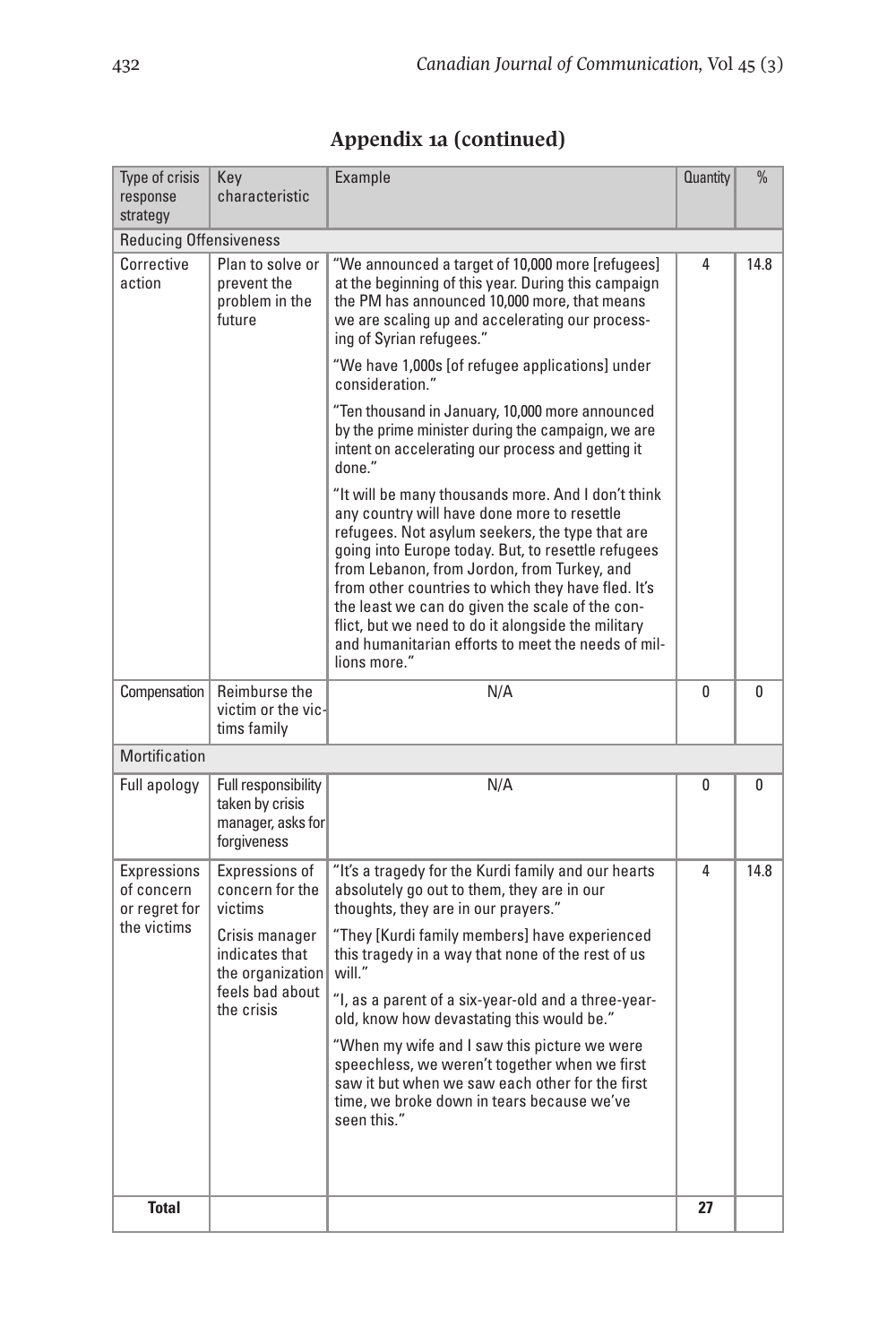| Type of crisis<br>response<br>strategy | Key<br>characteristic                                                                                                                                | Example                                                                                                                                                                                                                                                                                                                                                                                                                                                                                                                                                                                                                                                                                   | <b>Quantity</b> | $\frac{0}{0}$ |  |
|----------------------------------------|------------------------------------------------------------------------------------------------------------------------------------------------------|-------------------------------------------------------------------------------------------------------------------------------------------------------------------------------------------------------------------------------------------------------------------------------------------------------------------------------------------------------------------------------------------------------------------------------------------------------------------------------------------------------------------------------------------------------------------------------------------------------------------------------------------------------------------------------------------|-----------------|---------------|--|
| Denial                                 |                                                                                                                                                      |                                                                                                                                                                                                                                                                                                                                                                                                                                                                                                                                                                                                                                                                                           |                 |               |  |
| Simple<br>denial                       | Crisis does not<br>exist                                                                                                                             | N/A                                                                                                                                                                                                                                                                                                                                                                                                                                                                                                                                                                                                                                                                                       | 0               | 0             |  |
| Shifting the<br>blame                  | Act was per-<br>formed by an-<br>other person or<br>organization                                                                                     | "That is the reality of the situation that we are<br>dealing with and it is getting worse, it is getting<br>worse in many parts of the world. We see what's<br>happening in Iraq and Syria, but this kind of vio-<br>lence, that kind of violent jihadist movement we<br>see there is happening in more and more places."<br>"We are also doing what we have to do to try and<br>fight the root cause of this problem and that is<br>the violent campaign being led against people,<br>against millions of people, by ISIS. That is why<br>we are part of the international military coalition."<br>"[They said] we need to be in a situation where<br>people are not trying to kill us." | 3               | 16.66         |  |
| Evasion of responsibility              |                                                                                                                                                      |                                                                                                                                                                                                                                                                                                                                                                                                                                                                                                                                                                                                                                                                                           |                 |               |  |
| Provocation                            | Responded<br>to the act of<br>another                                                                                                                | 0                                                                                                                                                                                                                                                                                                                                                                                                                                                                                                                                                                                                                                                                                         | 0               | 0             |  |
| Defeasibility                          | Lack of control/<br>information                                                                                                                      |                                                                                                                                                                                                                                                                                                                                                                                                                                                                                                                                                                                                                                                                                           |                 |               |  |
| Accident                               | An event that oc-<br>curred by<br>chance, without<br>apparent or in-<br>tentional cause<br>generally result-<br>ing in damage<br>(e.g., death, loss) | "It's a terrible tragedy." "I don't need to tell you<br>what we saw yesterday was a tragedy."                                                                                                                                                                                                                                                                                                                                                                                                                                                                                                                                                                                             | $\overline{2}$  | 11.11         |  |
| Good<br>intentions                     | Meant well by<br>the act                                                                                                                             | 0                                                                                                                                                                                                                                                                                                                                                                                                                                                                                                                                                                                                                                                                                         | 0               |               |  |
| Attacking the<br>accuser               | Reduce<br>credibility of<br>the accuser                                                                                                              | 0                                                                                                                                                                                                                                                                                                                                                                                                                                                                                                                                                                                                                                                                                         | 0               |               |  |
| <b>Reducing offensiveness</b>          |                                                                                                                                                      |                                                                                                                                                                                                                                                                                                                                                                                                                                                                                                                                                                                                                                                                                           |                 |               |  |
| <b>Bolstering</b>                      | Reinforce good<br>traits of the<br>organization/<br>demonstrate<br>good actions<br>that the organiza-<br>tion has taken                              | "As prime minister, I have been to refugee camps<br>in Jordon and in Irag, and I can tell you that I<br>have seen tens of thousands of people in these<br>desperate circumstances."<br>"A large part of the people who come are people<br>who are coming for reasons of family unification,<br>for humanitarian and compassionate grounds,<br>and of course refugee situations as well."                                                                                                                                                                                                                                                                                                  | 4               | 22.22         |  |

**Appendix 1b: Stephen Harper crisis responses**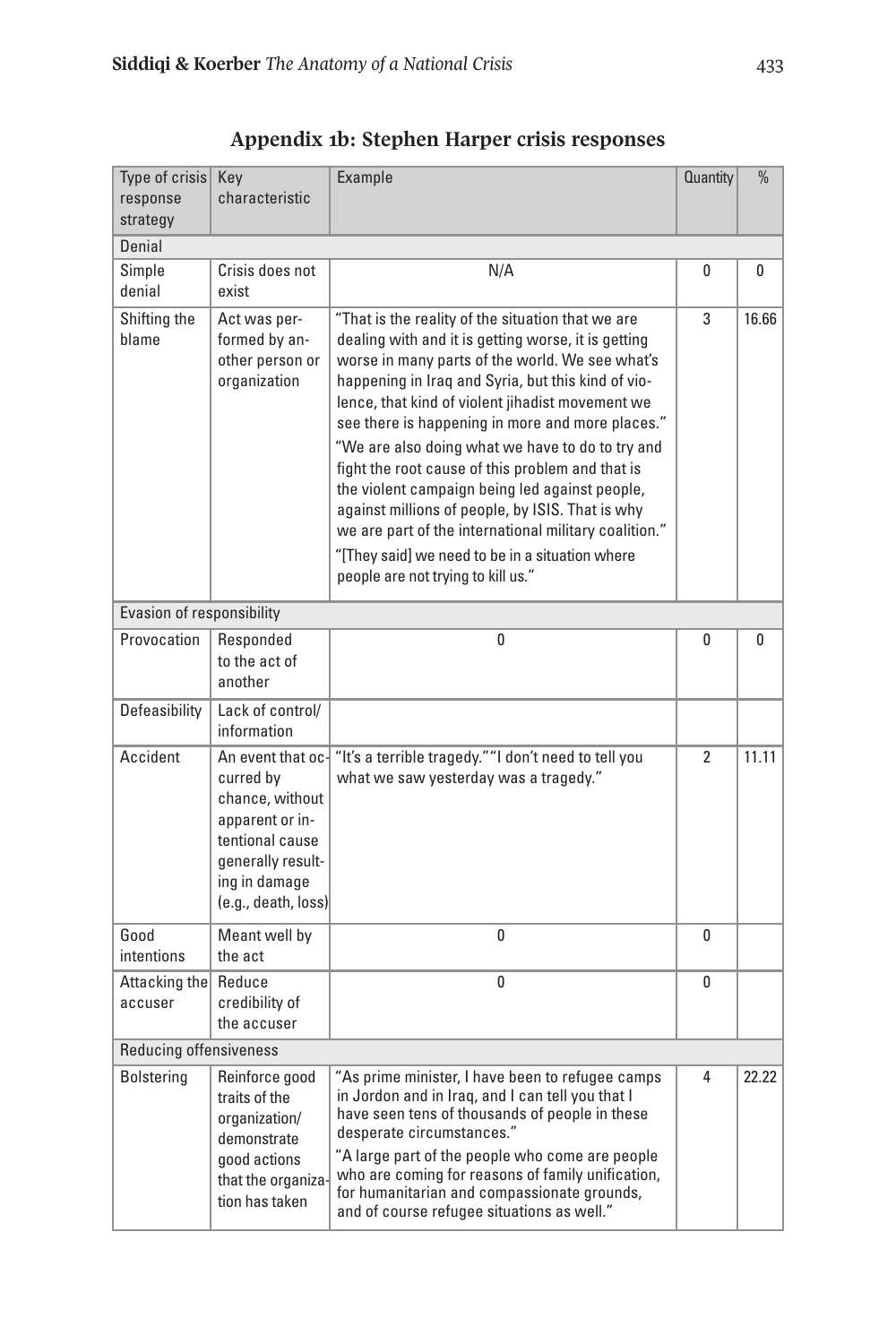| Type of crisis Key<br>response<br>strategy | characteristic                                                              | Example                                                                                                                                                                                                                                                                                                                                                                                                                                                                                                                                                                                                                                                                                                                                                                                                                                                                                                                                                                    | <b>Quantity</b> | $\frac{0}{0}$ |
|--------------------------------------------|-----------------------------------------------------------------------------|----------------------------------------------------------------------------------------------------------------------------------------------------------------------------------------------------------------------------------------------------------------------------------------------------------------------------------------------------------------------------------------------------------------------------------------------------------------------------------------------------------------------------------------------------------------------------------------------------------------------------------------------------------------------------------------------------------------------------------------------------------------------------------------------------------------------------------------------------------------------------------------------------------------------------------------------------------------------------|-----------------|---------------|
| <b>Reducing offensiveness</b>              |                                                                             |                                                                                                                                                                                                                                                                                                                                                                                                                                                                                                                                                                                                                                                                                                                                                                                                                                                                                                                                                                            |                 |               |
|                                            |                                                                             | "A few days ago I met with the patriarch of the<br>Syriac Orthodox Church, an example of just one of<br>a number of communities I have met. Leaders of<br>those communities who are represented in that<br>part of the region and have, and have, some of<br>their community here in Canada  what they all<br>tell you is this, friends  we're honoured, we are<br>delighted, we are relieved when we see some of<br>our people coming to this country and we appreci-<br>ate you doing that We also appreciate the hu-<br>manitarian aid you deliver to us, obviously we need<br>it. Our people are desperate."<br>"They want us to help them. That is why we pro-<br>vide refugee placements  friends  that is why<br>we provide humanitarian aid to these millions of<br>people and that is why we are part of the interna-<br>tional military coalition taking on the so-called<br>Islamic state. We can do all of these things, we<br>should do all of these things." |                 |               |
| history                                    | Performance Reinforce past<br>performance<br>history                        | "Our country has the most generous immigration<br>and refugee system in the world. We admit per<br>capita more people than any other. During the life-<br>time of this government, we've had two and a half<br>million new arrivals in Canada."                                                                                                                                                                                                                                                                                                                                                                                                                                                                                                                                                                                                                                                                                                                            | $\mathbf{1}$    | 5.55          |
| Minimization                               | The act was<br>not serious                                                  | N/A                                                                                                                                                                                                                                                                                                                                                                                                                                                                                                                                                                                                                                                                                                                                                                                                                                                                                                                                                                        | 0               | 0             |
| Transcendence                              | Place the act<br>in a larger<br>context/more<br>important<br>considerations | "What I want to say though is this  friends. I<br>don't need to tell you what we saw yesterday was<br>a tragedy, what I need to tell you is that it is far,<br>far worse than that, far worse [referring to crisis<br>in Middle Eastl."<br>"There are millions more in exactly the same situ-<br>ation [referring to the Kurdi's situation]."<br>"There are in fact tens of millions of people, not in<br>the refugee camps, but tens of millions of people<br>whose lives have been affected by what is going<br>on in that part of the world, in a way that is cata-<br>strophic, that has put their very survival on a day-<br>to-day basis in jeopardy. That is the reality of the<br>situation that we are dealing with and it is getting<br>worse, it is getting worse in many parts of the<br>world."                                                                                                                                                               | 5               | 27.77         |

# **Appendix 1b (continued)**